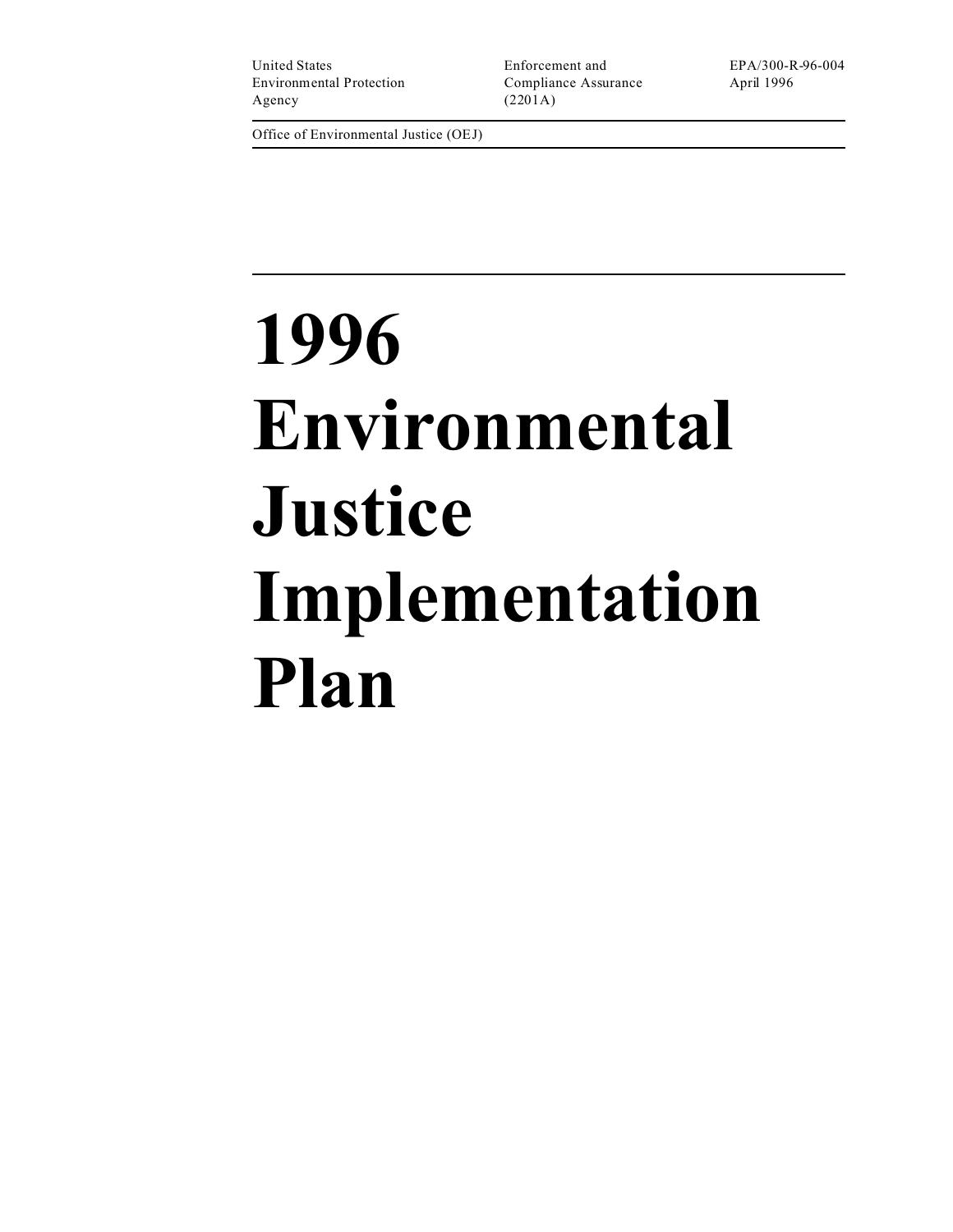# **Table of Contents**

## **Implementation of EPA's Environmental Justice Strategy**

| <b>Mission Areas:</b><br>Public Participation, Accountability, Partnerships, Outreach, and Communication With Stakeholders 6 |
|------------------------------------------------------------------------------------------------------------------------------|
|                                                                                                                              |
|                                                                                                                              |
|                                                                                                                              |
|                                                                                                                              |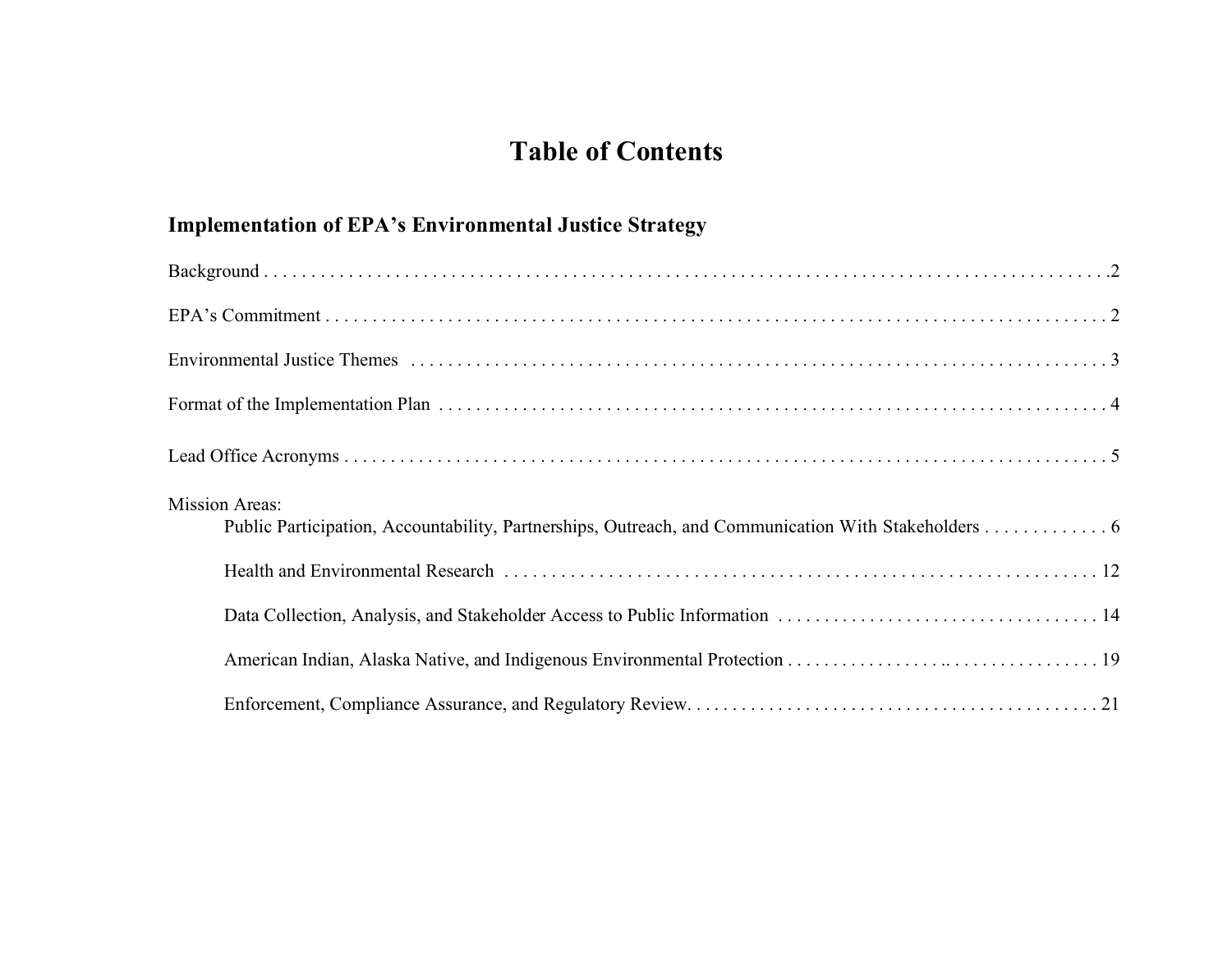#### **IMPLEMENTATION OF EPA'S ENVIRONMENTAL JUSTICE STRATEGY**

#### **Background**

On February 11, 1994, President Clinton signed Executive Order 12898 "Federal Actions to Address Environmental Justice in Minority Populations and Low-Income Populations." The Executive Order required EPA and other federal agencies to develop agency-wide strategies to identify and address, as appropriate, disproportionately high and adverse human health or environmental effects of programs, policies, and activities on minority populations and low-income populations. As a part of the strategy, each agency was to identify several specific projects that could be promptly undertaken to address particular concerns identified during the development of the proposed environmental justice strategy.

Environmental justice is one of Administrator Browner's stated top priorities. Because of its importance, EPA began developing a strategy to address environmental justice concerns prior to the signing of Executive Order 12898. EPA's action document, issued in April 1995 and entitled "Environmental Justice Strategy: Executive Order 12898" (the Strategy), was the result of nearly two years of work within the Agency and with stakeholders. The Strategy not only identified specific EPA programs, polices, and activities but also listed actions EPA will take to incorporate environmental justice into its mission.

EPA's Strategy was designed as "an initial step in an ongoing effort to integrate environmental justice objectives into the Agency's activities." The attached draft Implementation Plan supplements the Strategy by providing not only the timetable for undertaking revisions, as required by the Executive Order, but also identifies lead process owners and realistic measures of success. The Agency -- and its stakeholders-- will judge the success of its efforts by how well it carries out the Strategy and the Implementation Plan.

#### **EPA's Commitment**

The Agency is committed to ensuring that:

� *No segment of the population, regardless of race, color, national origin, or income, as a result of EPA's policies, programs, and activities, suffers disproportionately from adverse human health or environmental effects, and all people live in clean and sustainable communities.* 

*� Those who must live with environmental decisions - community residents, environmental groups, State, Tribal and local governments, businesses -- must have every opportunity for public participation in the making of those decisions. An informed and involved local community is a necessary and integral part of the process to protect the environment.*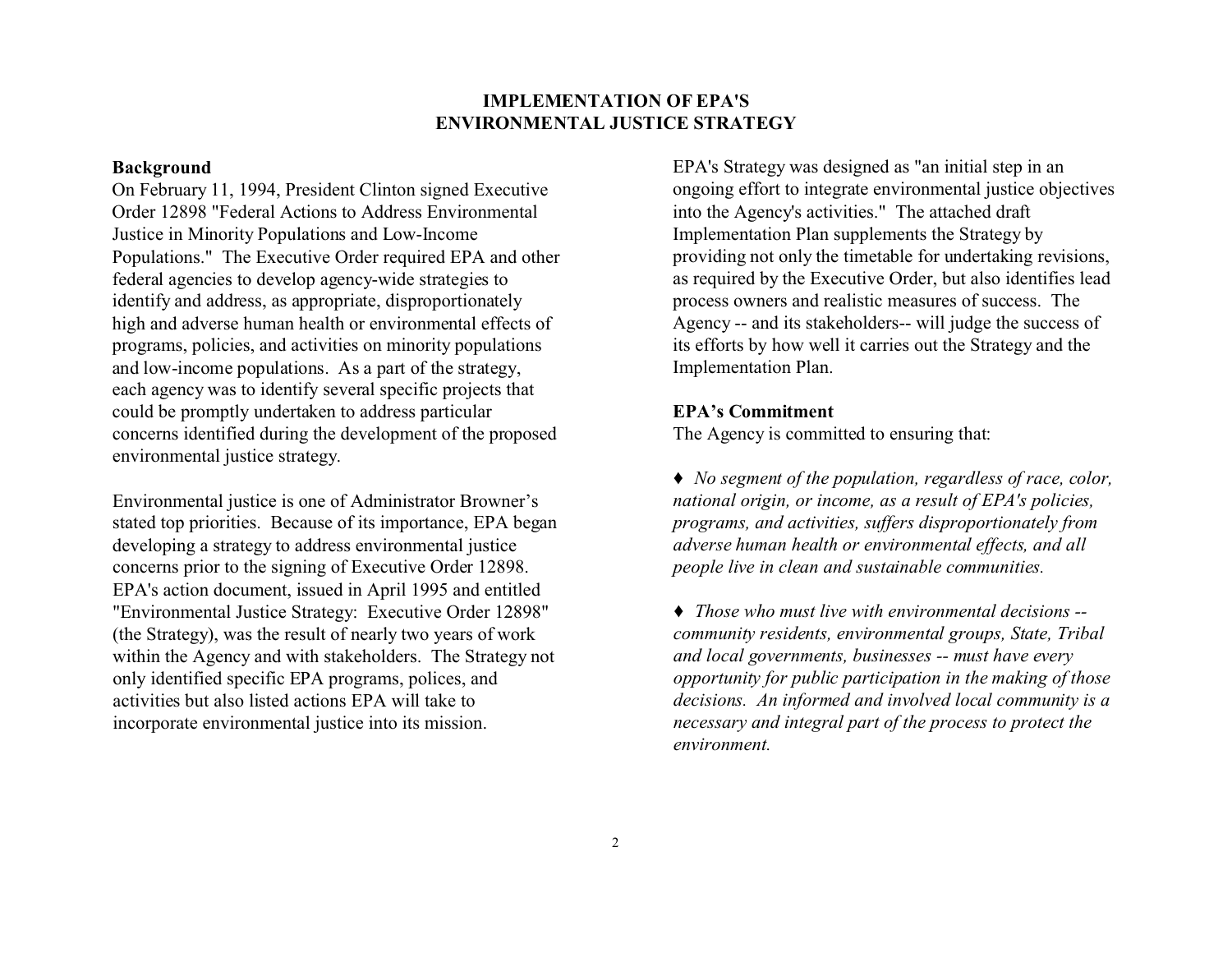Environmental Justice Strategy that are components of the objectives described in this Implementation Plan: both major environmental justice projects and routine

◆ The Agency is committed to ensuring active public participation of our stakeholders and to receive their input early in environmental decision-making. EPA will enhance partnerships and coordination with stakeholders, including:<br>  $\bullet$  Working with affected stakeholders, EPA will affected stakeholders, EPA will research in areas where it can make the greatest affected communities, Federal, Tribal, State, and local governments, environmental organizations, non-profit organizations, academic institutions (including Historically Black Colleges and Universities (HBCUs), Hispanic based on sound science. Serving Institutions (HSIs), and Tribal Colleges, and business and industry. EPA will use the National  $\bullet$  EPA will incorporate on-going training and orientation Environmental Justice Advisory Council (NEJAC), their public participation models, and other outreach and communication activities along with input from other  $\blacklozenge$  All key efforts described in the Implementation Plan will stakeholders, particularly those from affected communities, respect the unique issues and concerns associated with early in the decision-making process. Tribal governments, their members, and other indigenous

� Public documents and notices will be reviewed to ensure interested parties (e.g. Tribal governments, community programs, and activities. groups, academic institutions).

**Environmental Justice Themes** � Each EPA Office and Region will develop a system for The following are several themes outlined in the monitoring and evaluating program improvements resulting<br>Environmental Justice Strategy that are components of the from the integration of environmental justice, focusing on implementation of the policy by staff. *(Some Offices and*  Regions have already published their own plans that further describe their environmental justice activities).

> • Working with affected stakeholders, EPA will conduct contribution to environmental justice and in a manner to ensure that the Agency's environmental justice policies are

> programs for its personnel on environmental justice issues.

communities.

that they are concise, understandable, and accessible;<br>published in languages other than English, in local and<br> $\begin{array}{c} \begin{array}{c} \text{This two-year Implementation Plan does not reflect final budget decisions for FY} \\ \text{no6 or FV 97} \end{array} \end{array}$ published in languages other than English, in local and<br>minority-oriented newspapers, and through electronic<br>media, including radio and television; ensure mailing lists<br>include the broadest possible range of stakeholder an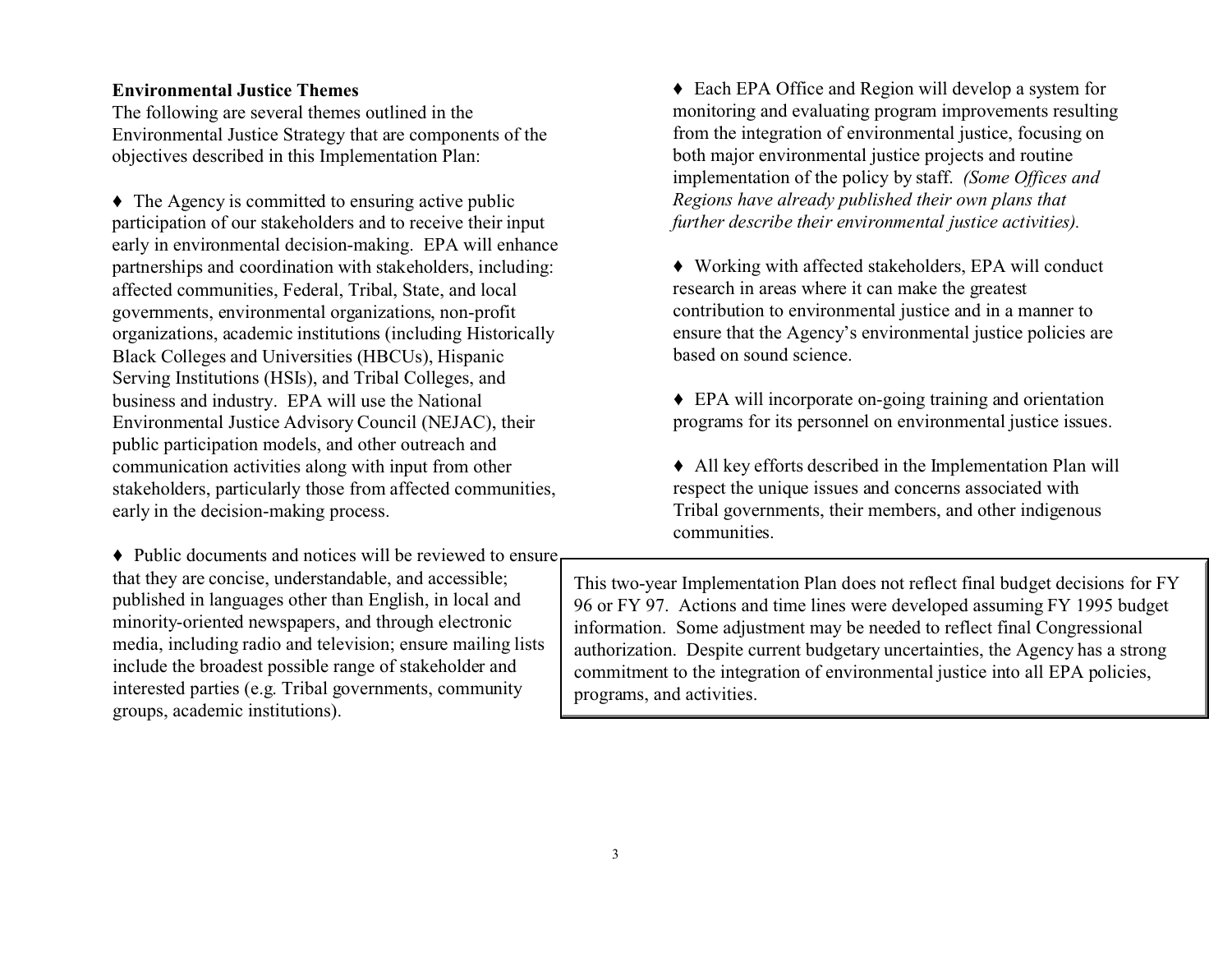#### **Format of the Implementation Plan**

The Implementation Plan contains the same five mission areas as the April 1995 Strategy. They are: 1) Public Participation, Accountability, Partnerships, Outreach, and Communication with Stakeholders; 2) Health and Environmental Research; 3) Data Collection, Analysis, and Stakeholder Access to Public Information; 4) American Indian and Indigenous Environmental Protection; and 5) Enforcement, Compliance Assurance, and Regulatory Reviews. This Implementation Plan contains goals and objectives that track directly to the Strategy, with the additional elements of key efforts, measures of progress, lead organization, and dates of completion. Each of these components are explained below.

#### *Mission Areas:*

These areas demonstrate the links between Executive Order 12898, the Strategy, and this Implementation Plan. Each Mission Area contains the following:

#### *Goals:*

A goal is a condition that we are trying to achieve. In this Implementation Plan, the 16 goals, taken directly from the Strategy, are specific to the integration of environmental justice into the mission areas listed above.

#### *Measures of Progress:*

At this time, the Agency is developing a limited number of measures of progress. The purpose of these measures will be to inform the Agency and its stakeholders on how the Agency is doing under each of the 16 goal areas articulated in the Strategy and listed in this Plan. Examples of draft measures have been included in this Plan to provide a

general sense of the direction EPA is moving. The measures, once finalized, will be used to evaluate the progress EPA has made toward achieving the goals outlined in this Plan. The measures will not be used to evaluate the individual key efforts.

A number of the draft measures in this Plan assume the existence of "baseline" data; the starting point from which we will judge progress. At this time, such baseline data do not exist. The process of determining baseline data and for evaluating measures of progress has not yet been finalized. This process will be further discussed and refined with the benefit of the Agency's Environmental Justice Policy Work Group and stakeholder input. The National Environmental Justice Advisory Council (NEJAC) will initially serve as our stakeholder group during the development of measures and for eventual surveying (as outlined in some of the Plan's measures).

The Office of Environmental Justice (OEJ) will be the principal lead for evaluating the measures of progress (for the goals) outlined in this Plan. The leads designated for each key effort in the Plan will measure the success of their own activities and report to OEJ their progress in completing the key efforts. A number of regional and program offices have already developed their own, more detailed, plans that include processes for measuring progress.

As the Agency moves toward a greater reliance on environmental results or administrative outcome-type measures, the types of measures contained in this Plan will change. Measures that indicate better environmental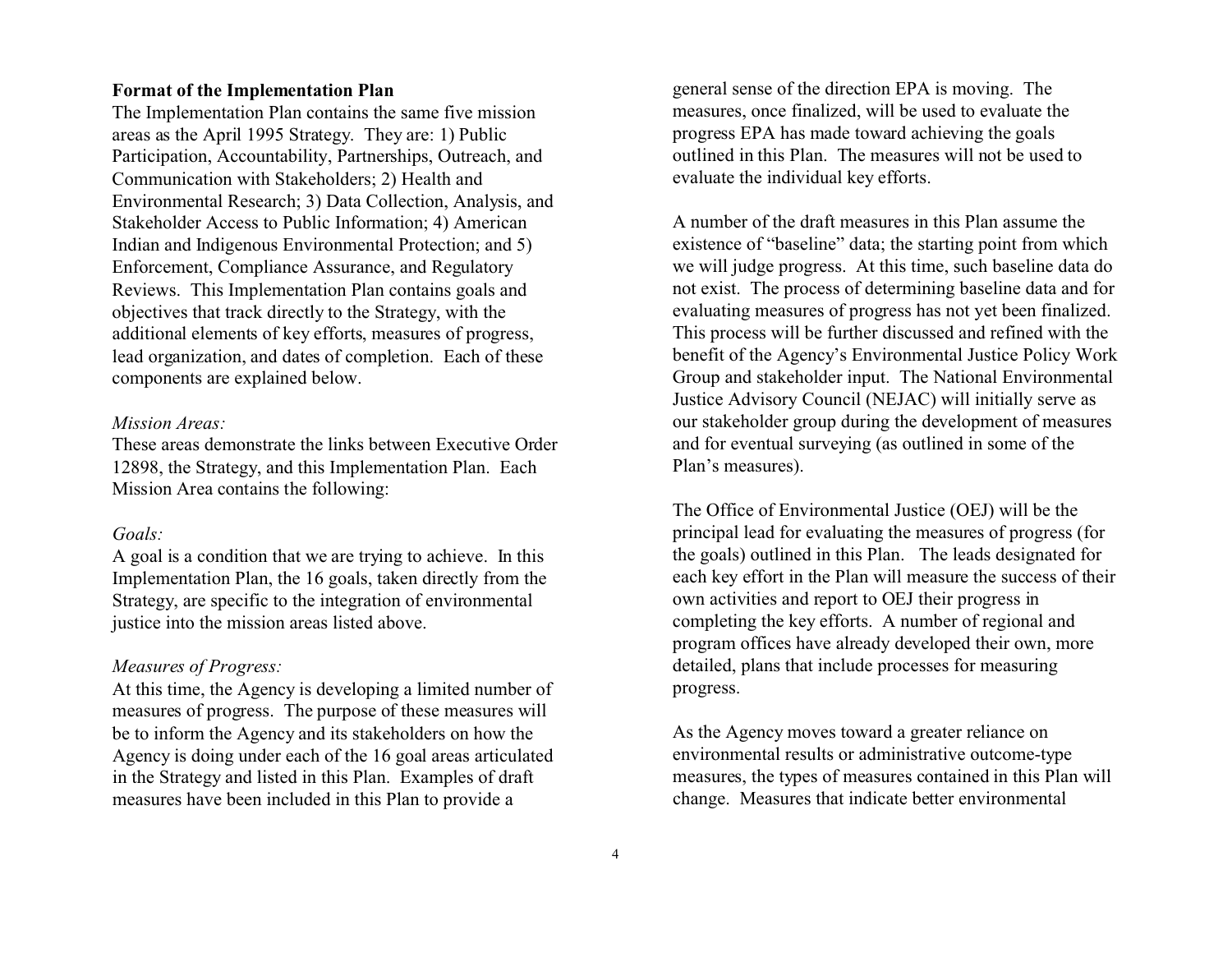quality in a specific geographic community, or that reflect intended outcomes of greater and/or enhanced participation (did the involvement of stakeholder's result in a change?) may become the measures of choice.

#### *Key Efforts:*

Key efforts are specific program activities that support the completion of the objectives and goals. Specific criteria for key efforts included in this Implementation Plan are:

1) Funding *-* The program activities and projects listed under key efforts must already be funded and committed to by senior management at the EPA.

2) Completion within two years - Key efforts, or discrete phases of on-going efforts, must be completed by second quarter FY 97 due to reporting requirements and budget considerations.

3) Broad representation of Agency activities - Selected projects must represent the range, not necessarily the depth, of regional and programmatic activities in each of the goal areas.

*Dates of Completion:*  Self-explanatory.

### *Leads:*

Although many key efforts represent inter-Agency or inter-Office collaborations, each key effort has a designated program or regional lead.

#### **Lead Office Acronyms**

| OAR          | Office of Air and Radiation                 |
|--------------|---------------------------------------------|
| <b>OARM</b>  | Office of Administration and Resources      |
|              | Managment                                   |
| <b>OCEPA</b> | Office of Communication, Education, and     |
|              | <b>Public Affairs</b>                       |
| <b>OCR</b>   | Office of Civil Rights                      |
| <b>OECA</b>  | Office of Enforcement and Compliance        |
|              | Assurance                                   |
| OEJ          | Office of Environmental Justice             |
| OGC          | Office of General Counsel                   |
| <b>OIA</b>   | Office of International Activities          |
| <b>OPPE</b>  | Office of Policy, Planning, and Evaluation  |
| <b>OPPTS</b> | Office of Prevention, Pesticides, and Toxic |
|              | Substances                                  |
| ORD          | Office of Research and Development          |
| <b>OSWER</b> | Office of Solid Waste and Emergency         |
|              | Response                                    |
| OW           | Office of Water                             |
| Reg          | <b>EPA</b> Region                           |
|              |                                             |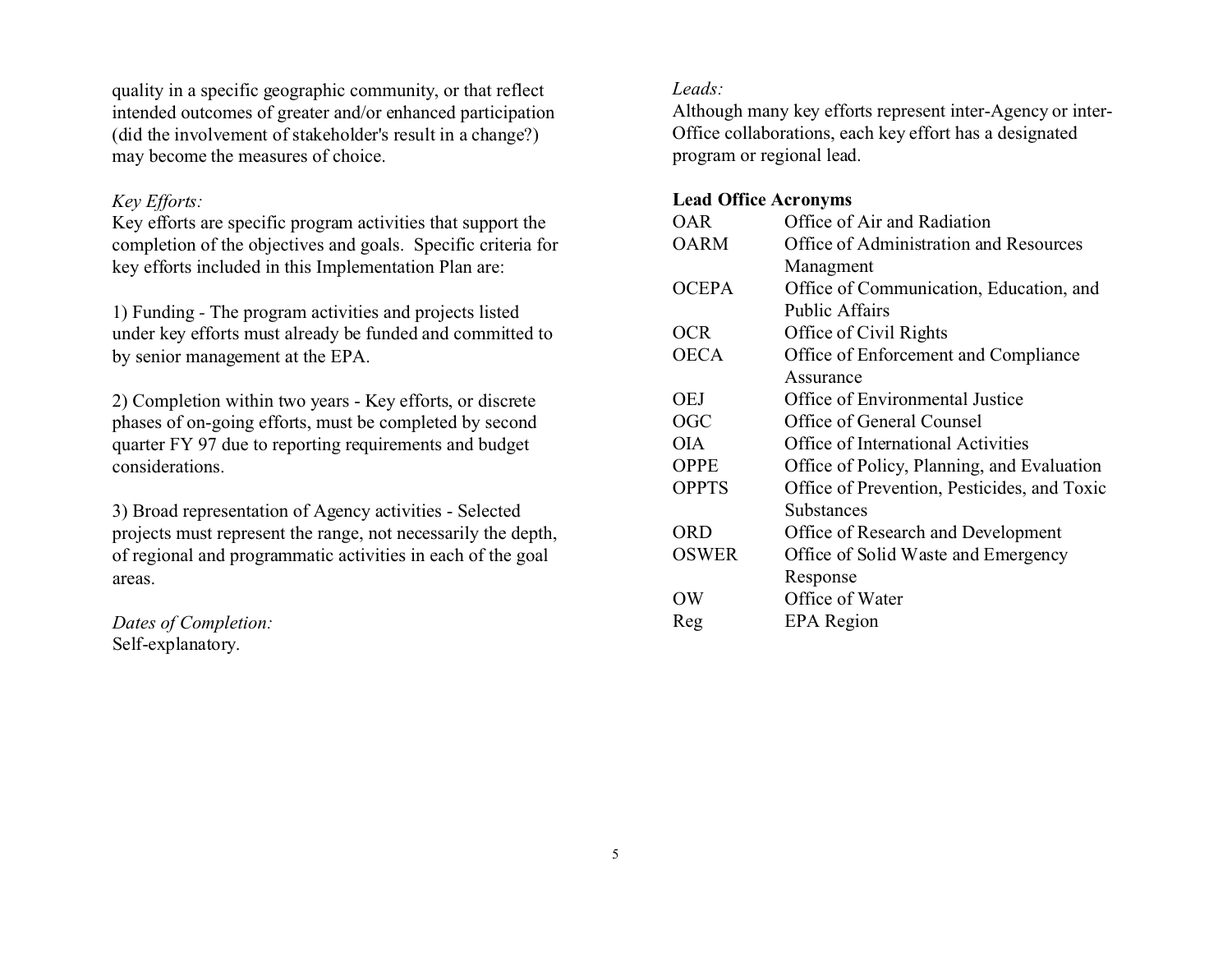| Mission Area: PUBLIC PARTICIPATION, ACCOUNTABILITY, PARTNERSHIPS, OUTREACH, AND COMMUNICATION WITH STAKEHOLDERS                         |                                                                                                                                                 |            |              |
|-----------------------------------------------------------------------------------------------------------------------------------------|-------------------------------------------------------------------------------------------------------------------------------------------------|------------|--------------|
| Goal (1) Outreach and Partnerships - To ensure their active public                                                                      | <b>Key Efforts</b>                                                                                                                              | Completion | Lead         |
| participation and to provide input early in environmental decision-making,                                                              | a. Develop the "NEJAC public participation model and checklist" to                                                                              | Date       |              |
| EPA will enhance partnerships and coordination with stakeholders,                                                                       | provide a comprehensive, easy to follow guide on how to enhance                                                                                 |            |              |
| including: affected communities, Federal, Tribal, State, and local                                                                      | participation of stakeholders in the decision making process. Finalize, test                                                                    | 3/97       | <b>OEJ</b>   |
| governments, environmental organizations, non-profit organizations,<br>academic institutions (including Historically Black Colleges and | model in a pilot, distribute, review its use by the program offices and                                                                         |            |              |
| Universities (HBCUs), Hispanic Serving Institutions (HSIs), and                                                                         | regions, and conduct a customer service review to check effectiveness.                                                                          |            |              |
| Tribal Colleges), and business and industry.                                                                                            |                                                                                                                                                 |            |              |
|                                                                                                                                         | b. Develop an accessible data base of stakeholders in coordination                                                                              | 3/96       | OEJ          |
| Measure of Progress: (Draft) 50% of stakeholders surveyed indicate that                                                                 | with all EPA offices. Identify stakeholders, develop master list and sub-<br>lists, and distribute lists for validation and use.                |            |              |
| the Agency's level of effort to ensure active public participation and early                                                            |                                                                                                                                                 |            |              |
| in-put has improved.                                                                                                                    |                                                                                                                                                 |            |              |
|                                                                                                                                         | c. Continue annual funding for environmental education grants that<br>improve teaching skills; educate the public about human health problems   | 9/96       | <b>OCEPA</b> |
| Objectives                                                                                                                              | from environmental pollution; enhance State, local, and Tribal government                                                                       |            |              |
| EPA will use the National Environmental Justice Advisory Council                                                                        | agency programs; promote environmental careers; and provide education                                                                           |            |              |
| (NEJAC) along with input from other stakeholders, particularly those from                                                               | for communities and the general public.                                                                                                         |            |              |
| affected communities, early in the decision-making process.                                                                             |                                                                                                                                                 |            |              |
| EPA will utilize public participation models, such as the one created by                                                                | d. Review, by the "Steering Committee," of established guidance to                                                                              | ongoing    | OPPE         |
| NEJAC, in its partnerships, and outreach and communication activities.                                                                  | ensure that public documents and notice related to the environment are                                                                          |            |              |
|                                                                                                                                         | understandable to the affected community and are made readily accessible                                                                        |            |              |
| EPA will work to improve environmental education, training                                                                              | to the public. Additionally, environmental justice components will be                                                                           |            |              |
| opportunities and partnerships with academic institutions, including                                                                    | added to established training for public documents development.                                                                                 |            |              |
| HBCUs, HSIs, and Tribal Colleges. EPA will improve communication,                                                                       |                                                                                                                                                 |            |              |
| education, and outreach on environmental justice issues among all                                                                       | e. Develop a national relocation policy to describe more fully the                                                                              |            |              |
| stakeholders.                                                                                                                           | criteria for when to conduct permanent relocations or temporary                                                                                 | $\ast$     | <b>OSWER</b> |
| EPA will ensure that public documents and notices related to human                                                                      | relocations as part of remedial activities under Superfund. OERR is jointly                                                                     |            |              |
| health or the environment are concise, understandable to the community                                                                  | planning with the NEJAC a roundtable to acquire community comment<br>from various sites around the Nation, has identified a relocation pilot in |            |              |
| involved, and are made readily accessible to the public.                                                                                | one Region, and is working closely with several Regions on their ongoing                                                                        |            |              |
|                                                                                                                                         | relocation efforts. *Community roundtable - May 1996; Initiate Relocation                                                                       |            |              |
| Whenever possible and appropriate, EPA will publish public notices for                                                                  | Pilot - June '96; Draft National Policy - June '97.                                                                                             |            |              |
| EPA public meetings in languages other than English, in local and minority-                                                             |                                                                                                                                                 |            |              |
| oriented newspapers, and through electronic media, including radio and                                                                  |                                                                                                                                                 |            |              |
| television. EPA will identify a network of translators to assist in conducting                                                          |                                                                                                                                                 |            |              |
| public meetings.                                                                                                                        |                                                                                                                                                 |            |              |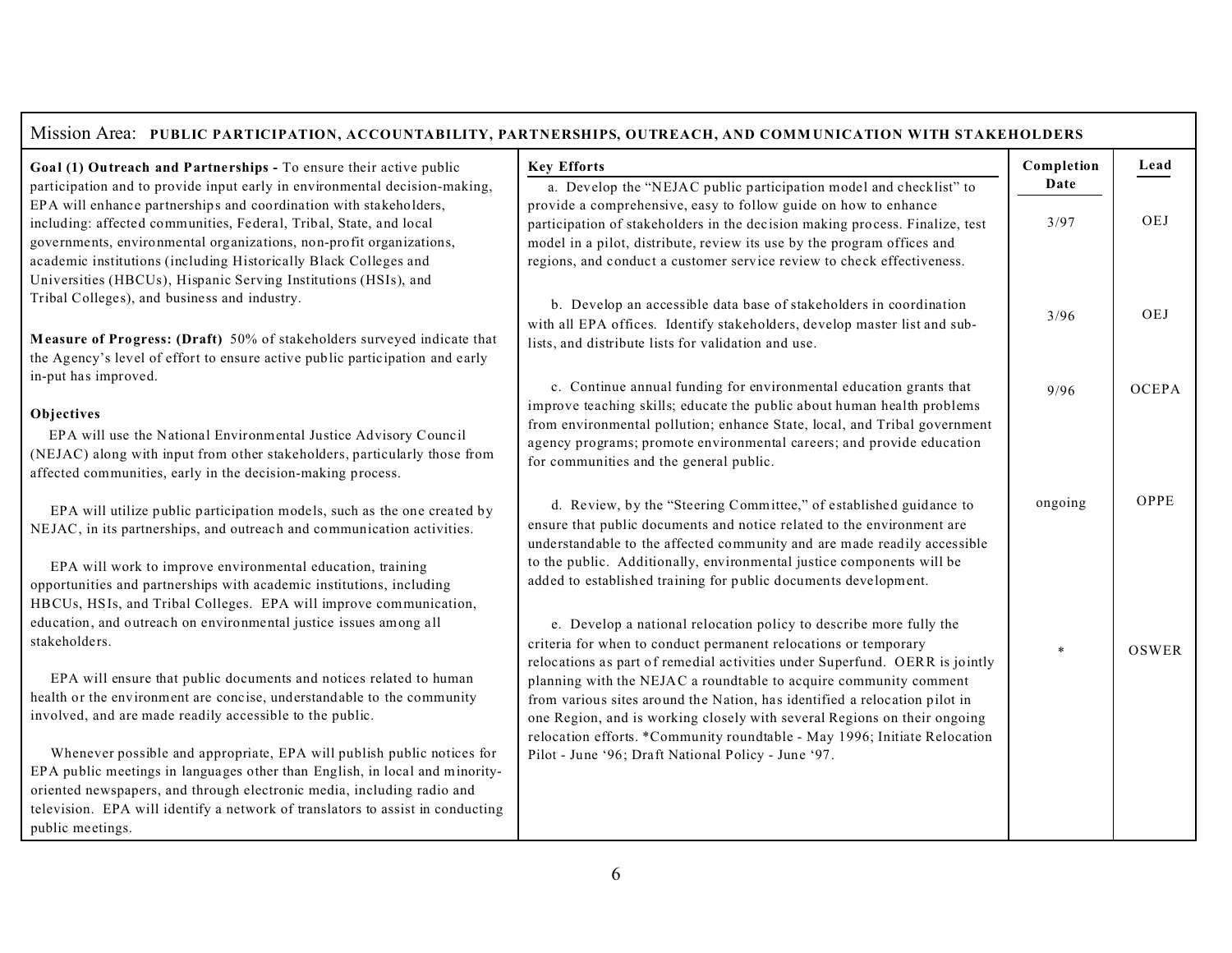| Mission Area: PUBLIC PARTICIPATION, ACCOUNTABILITY, PARTNERSHIPS, OUTREACH, AND COMMUNICATION WITH STAKEHOLDERS                                           |                                                                                                                                                                                                                                                                                                                                                                                                                                                                                                                                                     |                             |               |
|-----------------------------------------------------------------------------------------------------------------------------------------------------------|-----------------------------------------------------------------------------------------------------------------------------------------------------------------------------------------------------------------------------------------------------------------------------------------------------------------------------------------------------------------------------------------------------------------------------------------------------------------------------------------------------------------------------------------------------|-----------------------------|---------------|
| Objectives (contd.)<br>EPA will ensure mailing lists include Tribal governments and<br>organizations, environmental justice organizations, and other      | <b>Key Efforts</b><br>f. Implement EPA's Brownfields Economic Redevelopment Initiative to<br>empower States, communities, and other stakeholders in joint efforts to prevent,                                                                                                                                                                                                                                                                                                                                                                       | Completion<br>Date<br>12/96 | Lead<br>OSWER |
| interested stakeholders including schools, civic associations, local<br>business and industry associations, and religious institutions as<br>appropriate. | assess, safely clean up, and sustainably use "brownfields," where opportunities for<br>expansion or redevelopment are complicated by real or perceived environmental<br>contamination. EPA plans to complete awards of 50 Brownfields pilot cooperative<br>agreements to States, cities, towns, counties, and Tribes to test redevelopment<br>models, direct special efforts toward removing regulatory barriers (without                                                                                                                           |                             |               |
| EPA will exchange information and expertise with affected<br>stakeholders.<br>EPA will work to ensure that future legislation will incorporate            | sacrificing protectiveness), and facilitate coordinated public and private efforts at the<br>Federal, State, and local levels. In February 1996, EPA hosted its first Brownfields<br>Pilots National Workshop in Washington, DC to bring together key stakeholders to<br>identify and leverage opportunities for building on the environmental assessment,                                                                                                                                                                                          |                             |               |
| techniques to improve public participation.                                                                                                               | clean up, and redevelopment efforts of the Brownfields pilots.                                                                                                                                                                                                                                                                                                                                                                                                                                                                                      |                             |               |
|                                                                                                                                                           | g. Prepare specific demographic information for regional Superfund sites.<br>Information will be provided to site managers and will include but not be limited to<br>information on income levels, race and nationality, number of non-English speaking<br>residents, and what languages are spoken. With this information on demographics<br>around each Superfund site, site managers will be able to better target<br>communication activities and improve efforts to get residents involved.                                                    | 9/96                        | Reg 10        |
|                                                                                                                                                           | h. Work with other Federal agencies, the private sector, municipal government, and<br>community groups on a variety of projects (e.g., creation of an eco-industrial park,<br>energy efficiency retrofits for the public school system) that are designed to improve<br>environmental quality while providing jobs and economic opportunity in poor and<br>minority neighborhoods. This effort will be accomplished through the Vice President's<br>Community Empowerment Board and many of the 105 Empowerment Zone and<br>Enterprise Communities. | ongoing                     | OPPE          |
|                                                                                                                                                           |                                                                                                                                                                                                                                                                                                                                                                                                                                                                                                                                                     |                             |               |

Г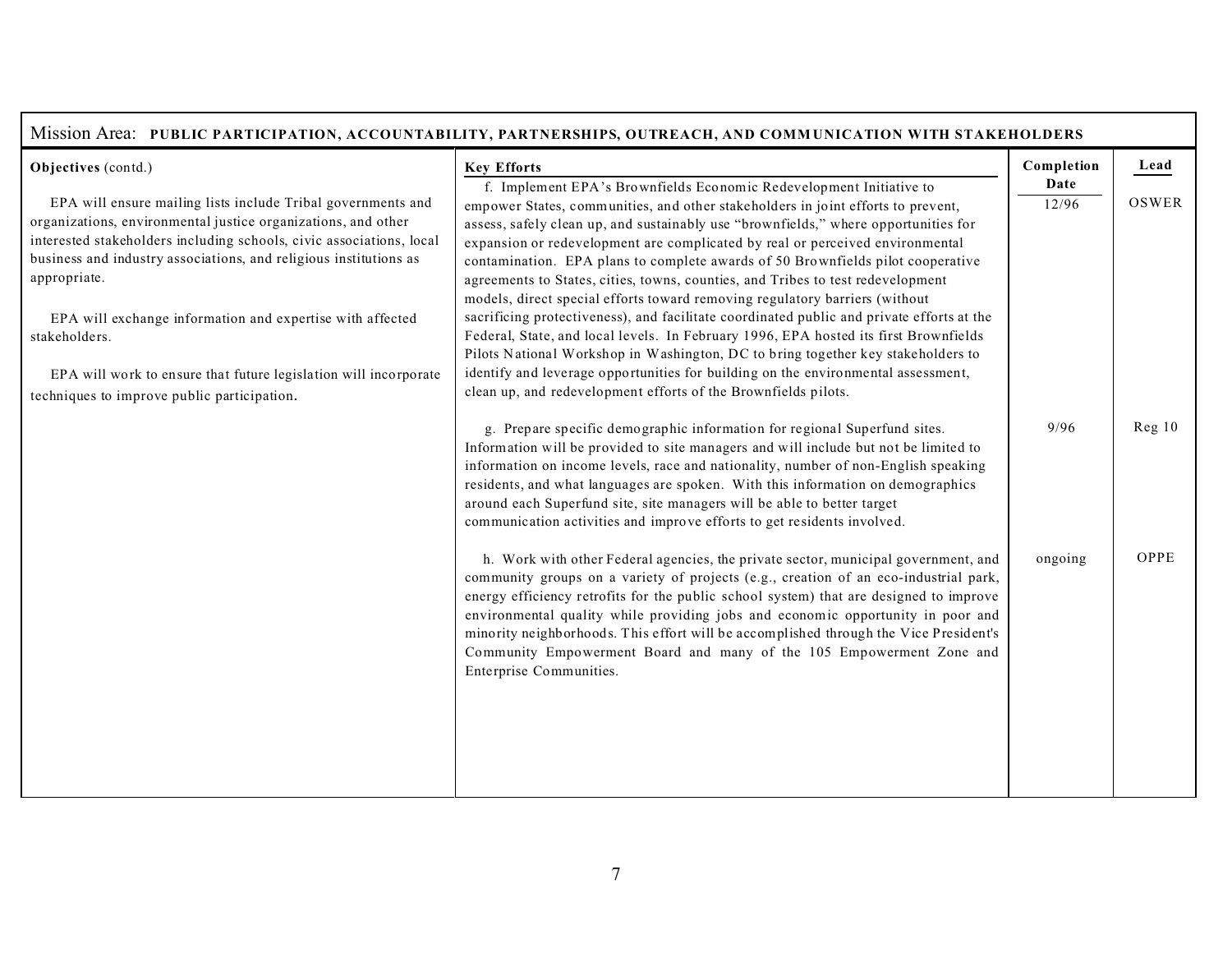|                                                                                                                       | Mission Area: PUBLIC PARTICIPATION, ACCOUNTABILITY, PARTNERSHIPS, OUTREACH, AND COMMUNICATION WITH STAKEHOLDERS                                                                 |            |            |
|-----------------------------------------------------------------------------------------------------------------------|---------------------------------------------------------------------------------------------------------------------------------------------------------------------------------|------------|------------|
| Goal (2) Technical Assistance -EPA will examine its current                                                           | <b>Key Efforts</b>                                                                                                                                                              | Completion | Lead       |
| technical assistance programs for minority communities and                                                            | a. Work with community groups through a grant to address the environmental health                                                                                               | Date       |            |
| low-income communities.                                                                                               | issues in the Nogales, AZ area (predominantly low income Latino communities). The                                                                                               | ongoing    | Reg 9      |
| Measure of Progress: (Draft) 15 % of Agency grants                                                                    | project will provide environmental health workshops, a quarterly bilingual newsletter,<br>informational hotline, monthly lupus screening clinics, and provide outreach and case |            |            |
| awarded to minority communities and low-income                                                                        | management services. Work with individual community members to encourage their                                                                                                  |            |            |
| communities that are exposed to disproportionately high and                                                           | leadership skills and share information with friends and neighbors.                                                                                                             |            |            |
| adverse human health or environmental effects.                                                                        |                                                                                                                                                                                 |            |            |
|                                                                                                                       | b. Provide \$350,000 to the Rural Community Assistance Program to help improve or                                                                                               | 6/97       | OW         |
| Objective                                                                                                             | establish basic wastewater and water supply services in twenty four rural, minority                                                                                             |            |            |
| EPA will administer appropriate grant programs for and<br>promote technical assistance to partners particularly small | communities around the country.                                                                                                                                                 |            |            |
| business, community-based organizations, and Tribal                                                                   | c. Initiate a small grants program as part of Border XXI, the next phase of binational                                                                                          | 11/96      | <b>OIA</b> |
| governments.                                                                                                          | environmental planning between the U.S. and Mexico. The program will address                                                                                                    |            |            |
|                                                                                                                       | environmental issues along the border by strengthening local capacity at the community                                                                                          |            |            |
| EPA will exchange information and expertise with affected                                                             | level. For example, a grant was awarded to develop a cross-border planning mechanism                                                                                            |            |            |
| stakeholders.                                                                                                         | to enhance long-range environmental protection of the natural resources on Kumeyaay                                                                                             |            |            |
|                                                                                                                       | reservation lands and to develop a water quality control plan. The grant project also<br>involves cooperation among the Kumeyaay sister Tribes in Baja California.              |            |            |
|                                                                                                                       |                                                                                                                                                                                 |            |            |
|                                                                                                                       | d. Continue the Office of Environmental Justice Small Grants Program and other                                                                                                  | ongoing    | OEJ        |
|                                                                                                                       | similar Agency programs to provide assistance to community-based/grassroots                                                                                                     |            |            |
|                                                                                                                       | organizations and Tribal governments that are working on local solutions to local                                                                                               |            |            |
|                                                                                                                       | environmental problems.                                                                                                                                                         |            |            |
|                                                                                                                       | e. Continue the Office of Environmental Justice Community/ University Partnership                                                                                               | ongoing    | OEJ        |
|                                                                                                                       | (CUP) Grants Program to encourage collaborative projects that provide technical                                                                                                 |            |            |
|                                                                                                                       | assistance to community organizations.                                                                                                                                          |            |            |
|                                                                                                                       |                                                                                                                                                                                 |            |            |
|                                                                                                                       | f. Continue the 'Open Airways for Schools' program, which focuses on developing<br>asthma management skills for students, helping parents and teachers create more              | ongoing    | OAR        |
|                                                                                                                       | supportive environments for asthmatic children, and developing activities to reduce                                                                                             |            |            |
|                                                                                                                       | indoor pollutants. This partnership between EPA, the American Lung Association, and                                                                                             |            |            |
|                                                                                                                       | Zeta Phi Beta sorority will impact millions of urban, poor households with asthmatic                                                                                            |            |            |
|                                                                                                                       | children.                                                                                                                                                                       |            |            |
|                                                                                                                       |                                                                                                                                                                                 |            |            |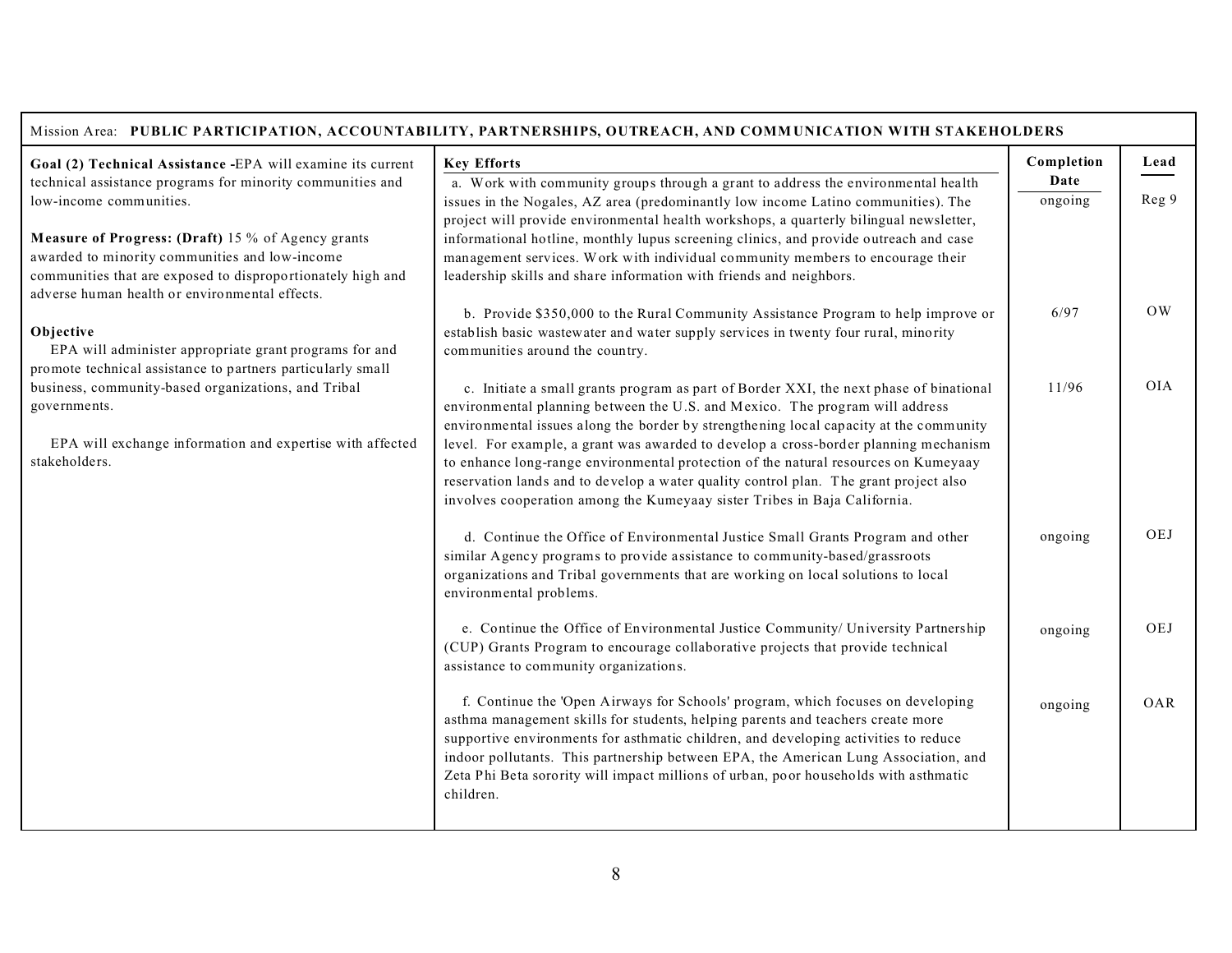#### Mission Area: **PUBLIC PARTICIPATION, ACCOUNTABILITY, PARTNERSHIPS, OUTREACH, AND COMM UNICATION WITH STAKEHOLDERS**

**Goal (3) Tra ining -** EPA will encourage State, Tribal, and local governments to work with the Federal government to achieve environmental justice goals through training and other coordinated activities.

**M easure of Pro gress: (Draft)** 60% of EPA's training programs/materials for internal and external use, where appropriate, include discussion of environmental justice issues over the next two years.

#### **Objectives**

EPA will incorporate an ongoing orientation and training pro gram for its per sonnel on e nvironmental justice issues, including those related to public participation, Tribal relations, health research, and data gathering. The development of training programs will include input from stakeholders, including grassroots organizations. The training will be tailored to the needs of the Office or Region. Training kits may include: generic information on environmental justice, examples of model initiatives and projects, and public participation guidelines.

EPA will offer training assistance to other Federal agencies and Tribal, State, and local officials on environmental justice issues.

EPA will sponsor environmental justice seminars or workshops to focus on m edia-specific environ mental justice activities and case examples

| <b>Key Efforts</b>                                                                                                                                                                                                                                                                                                                                                                                                                                                                                                                                                                                                                                                                                                                                                                        | Completion | Lead  |
|-------------------------------------------------------------------------------------------------------------------------------------------------------------------------------------------------------------------------------------------------------------------------------------------------------------------------------------------------------------------------------------------------------------------------------------------------------------------------------------------------------------------------------------------------------------------------------------------------------------------------------------------------------------------------------------------------------------------------------------------------------------------------------------------|------------|-------|
| a. Sponsor an EJ Symposium with the Maryland Dept. of the Environment, City                                                                                                                                                                                                                                                                                                                                                                                                                                                                                                                                                                                                                                                                                                               | Date       |       |
| of Baltimore, International City/County Mgt. Assoc., and several colleges and<br>community organizations in Baltimore, MD at Morgan State University on October<br>21/22, 1995. The "Baltimore Symposium on Urban Environmental Justice Research<br>and Education" created an opportunity for scientists, educators; Federal, State and<br>local government representatives, and community leaders to discuss past and<br>ongoing urban environmental justice research and future research needs of the<br>Baltimore community.                                                                                                                                                                                                                                                           | complete   | Reg 3 |
| b. Work with the Lake Pontchartrain Basin Foundation (LPBF) on education and<br>outreach activities in the Basin regarding watershed protection and lake restoration.<br>Young children in minority communities have limited opportunity to learn about,<br>visit or enjoy the Lake. The Foundation and the U.S. Fish and Wildlife Service co-<br>sponsor a nature camp for youth from New Orleans inner-city areas. The event<br>allows children to participate in environmental and educational activities focusing on<br>the Lake. Other activities include: working with teachers in developing curriculum<br>about the basin's environmental issues; field trips for students to the canal pumping<br>stations and to the Lake; and field trips to New Orleans' area nature centers. | ongoing    | Reg 6 |
| c. Coordinate with the Denver Federal Executive Board to organize meetings,<br>conferences, and/or training sessions with other Federal agencies in the Denver<br>metropolitan area to provide coordination and improve awareness of EJ efforts.<br>Topics for the meetings will include: (1) education on environmental justice issues<br>for staff; (2) coordination of EJ research and identification of future needs; and (3) a<br>conference on coordinating EJ activities in Indian country.                                                                                                                                                                                                                                                                                        | 2/97       | Reg 8 |
| d. Continue the Radon Education and Outreach program which provides<br>targeted inner city communities with education about the risks from exposure to<br>radon. Provide training for the mitigation of those risks by the community members<br>themselves.                                                                                                                                                                                                                                                                                                                                                                                                                                                                                                                               | ongoing    | OAR   |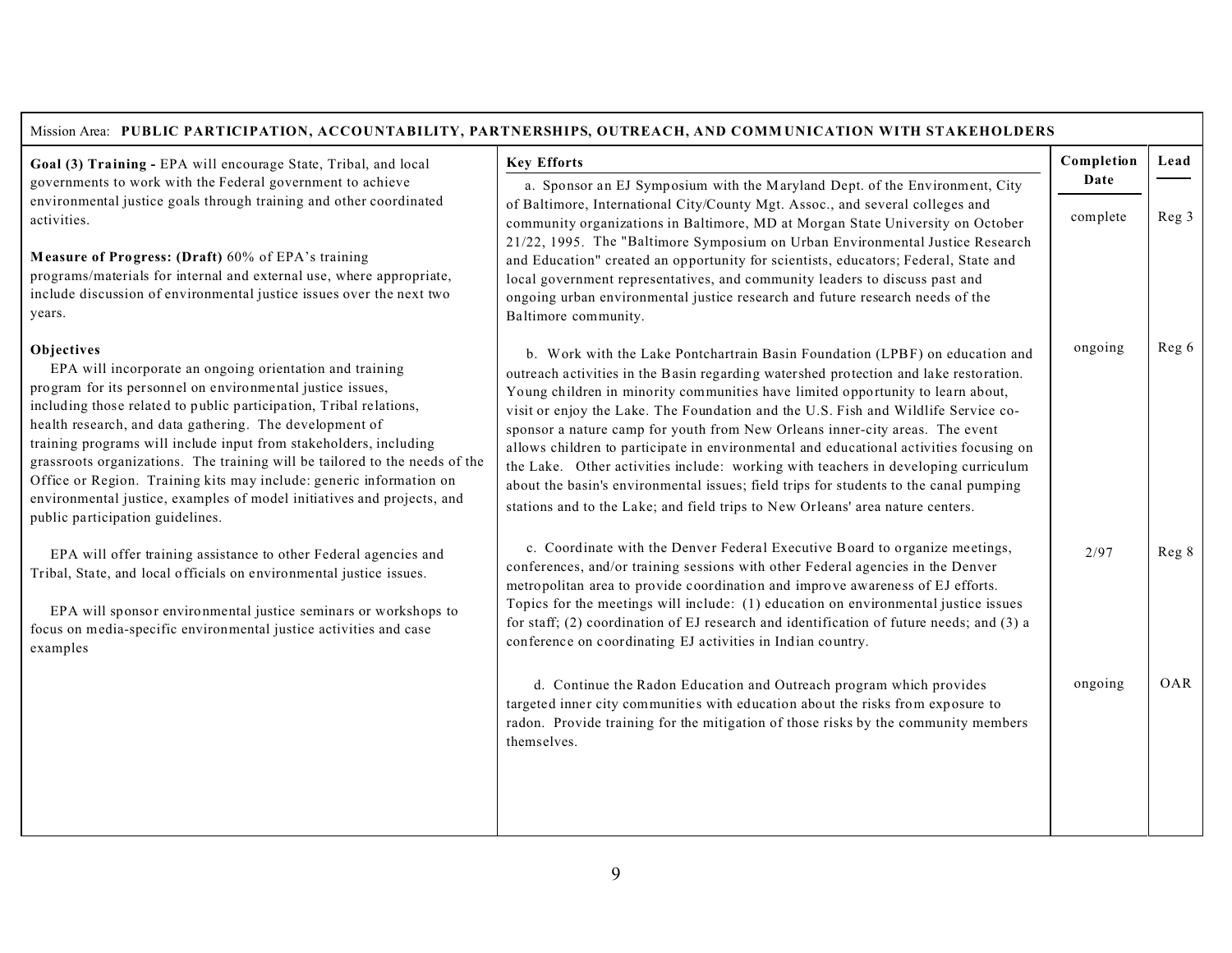| Mission Area: PUBLIC PARTICIPATION, ACCOUNTABILITY, PARTNERSHIPS, OUTREACH, AND COMMUNICATION WITH STAKEHOLDERS                                                                                                                                         |                                                                                                                                                                                                                                                                                                                                                                                                                                  |              |                |
|---------------------------------------------------------------------------------------------------------------------------------------------------------------------------------------------------------------------------------------------------------|----------------------------------------------------------------------------------------------------------------------------------------------------------------------------------------------------------------------------------------------------------------------------------------------------------------------------------------------------------------------------------------------------------------------------------|--------------|----------------|
| Goal (4) Management Accountability - EPA will                                                                                                                                                                                                           | <b>Key Efforts</b>                                                                                                                                                                                                                                                                                                                                                                                                               | Completion   | Lead           |
| strengthen management accountability for environmental<br>justice activities.                                                                                                                                                                           | a. Develop a regional internal tracking system for program support activities provided by<br>the EJ core. The system will track activities by site and note the type of involvement by EJ                                                                                                                                                                                                                                        | Date<br>7/96 | Reg 8          |
| Measure of Progress: (Draft) EPA will be able to report<br>quantitatively and qualitatively environmental justice-related<br>actions and outcomes it has achieved since implementation.                                                                 | staff, the time frame, and the outcome of such involvement. This system will provide both a<br>current record of ongoing EJ involvement as well as a historical record of past EJ<br>involvement and the outcome.                                                                                                                                                                                                                |              |                |
| Objectives<br>EPA will reorganize to strengthen leadership and<br>management of environmental justice activities in the                                                                                                                                 | b. Develop a monitoring and evaluation program for tracking project commitments and<br>measuring successes as part of the Implementation Plan for the EJ Strategy.                                                                                                                                                                                                                                                               | 3/96         | OEJ            |
| Agency.                                                                                                                                                                                                                                                 | c. Encourage Superfund contractors to promote environmental justice through the<br>development of Environmental Justice award-fee criteria for the award-fee plans of all new<br>Response Action Contracts (RACs). The RACs are the long-term remedial clean-up                                                                                                                                                                  | complete     | OSWER<br>/OARM |
| EPA will develop a system for monitoring and evaluating<br>program improvements resulting from the integration of<br>environmental justice.                                                                                                             | contracts placed in the regions to support the Superfund program. The Environmental<br>Justice award-fee criteria provide monetary incentives for contractors to demonstrate a<br>commitment to environmental justice throughout contract performance.                                                                                                                                                                           |              |                |
| Each Office or Region will develop a feedback<br>mechanism for tracking environmental justice activities<br>across the Office or Region, focusing on both major<br>environmental justice projects and routine implementation of<br>the policy by staff. | d. Produce the "OSWER Environmental Justice Action Agenda" and "Waste Programs<br>Environmental Justice Accomplishments Report" through partnership with EPA regional<br>offices and NEJAC. These publications track program accomplishments and ensure<br>management accountability on environmental justice issues within the solid waste and<br>emergency response programs. * Agenda/Report - 5/95; Accountability - ongoing |              | OSWER          |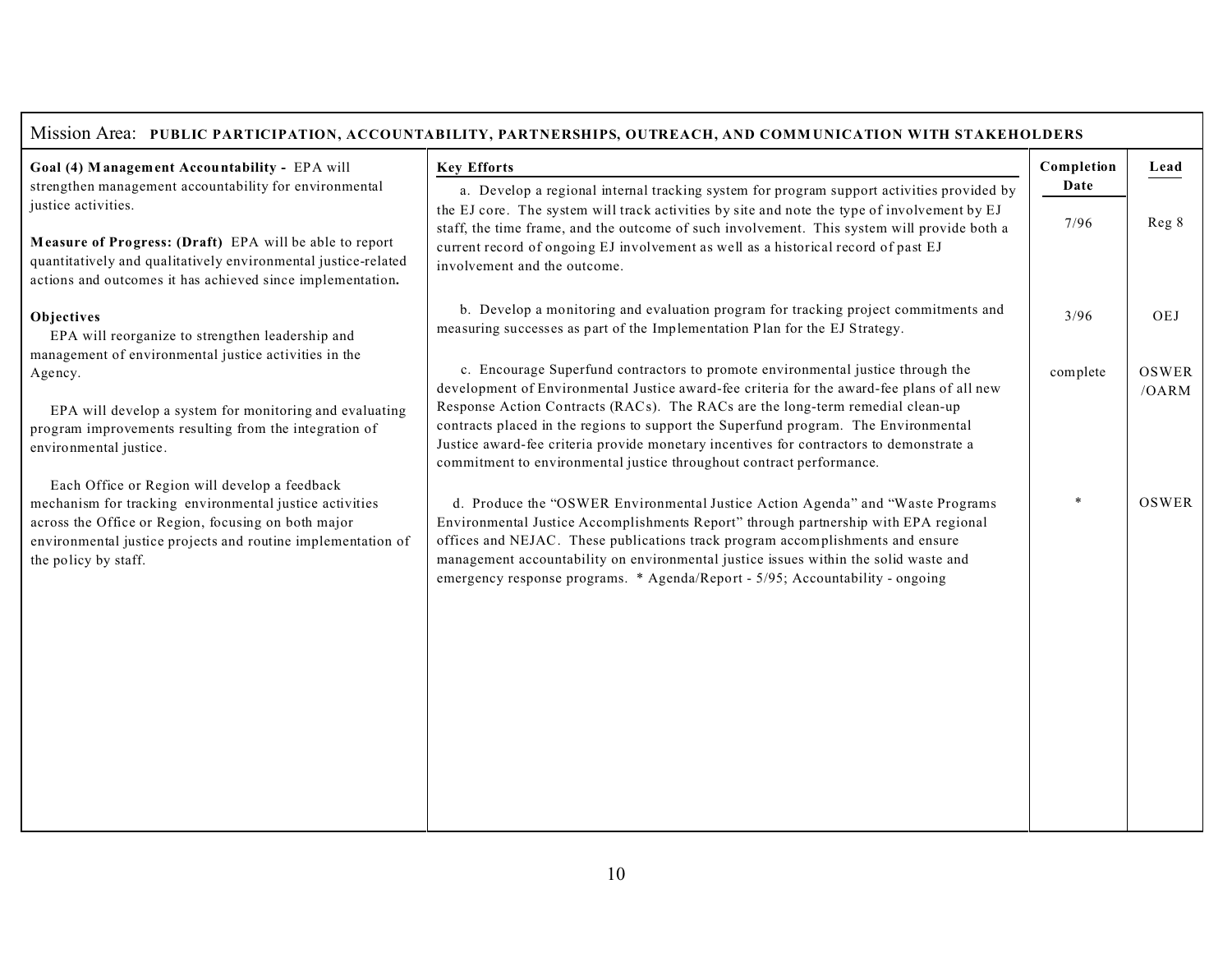| Mission Area: PUBLIC PARTICIPATION, ACCOUNTABILITY, PARTNERSHIPS, OUTREACH, AND COMMUNICATION WITH STAKEHOLDERS                                                                                                                                                                                                                                                                                                                                                                                                                                                                               |                                                                                                                                                                                                                                                                                                                                                                                                         |              |                    |
|-----------------------------------------------------------------------------------------------------------------------------------------------------------------------------------------------------------------------------------------------------------------------------------------------------------------------------------------------------------------------------------------------------------------------------------------------------------------------------------------------------------------------------------------------------------------------------------------------|---------------------------------------------------------------------------------------------------------------------------------------------------------------------------------------------------------------------------------------------------------------------------------------------------------------------------------------------------------------------------------------------------------|--------------|--------------------|
| Goal (5) Public Participation in Facility Siting and Permitting                                                                                                                                                                                                                                                                                                                                                                                                                                                                                                                               | <b>Key Efforts</b>                                                                                                                                                                                                                                                                                                                                                                                      | Completion   | Lead               |
| - A major priority for the Office of Solid Waste and Emergency<br>Response (OSWER) is to address the siting and permitting of<br>hazardous waste facilities that might have a disproportionately<br>high and adverse human health or environmental effect on<br>minority or low-income communities.                                                                                                                                                                                                                                                                                           | a. Provide avenues for earlier and more meaningful stakeholder input into the<br>RCRA permitting process. Promulgate the "RCRA Expanded Public Participation<br>Rule" (12/95) to provide earlier opportunities for public involvement and expands<br>public access to information. Revise the "RCRA Public Involvement Manual" to meet<br>the needs of permitting agencies, facilities, and the public. | Date<br>6/96 | OSWER              |
| Measure of Progress: (Draft) 30% of stakeholders surveyed<br>indicate that the Agency's level of effort to ensure active public<br>participation and early in-put has improved.<br>Objectives<br>EPA will improve public participation in siting and permitting<br>decisions.<br>Resolution of these issues is expected to focus on at least two<br>major avenues: 1) early and ongoing public participation in<br>permitting and siting decisions, and, 2) active participation in the<br>Agency-wide effort to develop methodologies for defining<br>cumulative risk from multiple sources. | b. Improve all EPA permitting processes through the Permits Improvement Team<br>and the Enhanced Public Participation Task Force. Develop an "easy reference"<br>guidance for public participation activities. Generate recommendations for more<br>meaningful public participation. Explore a pilot project on the use of comprehensive<br>Community Involvement Plans (CIPs) at selected facilities.  | 9/96         | OSWER<br>$/$ Reg 2 |
|                                                                                                                                                                                                                                                                                                                                                                                                                                                                                                                                                                                               |                                                                                                                                                                                                                                                                                                                                                                                                         |              |                    |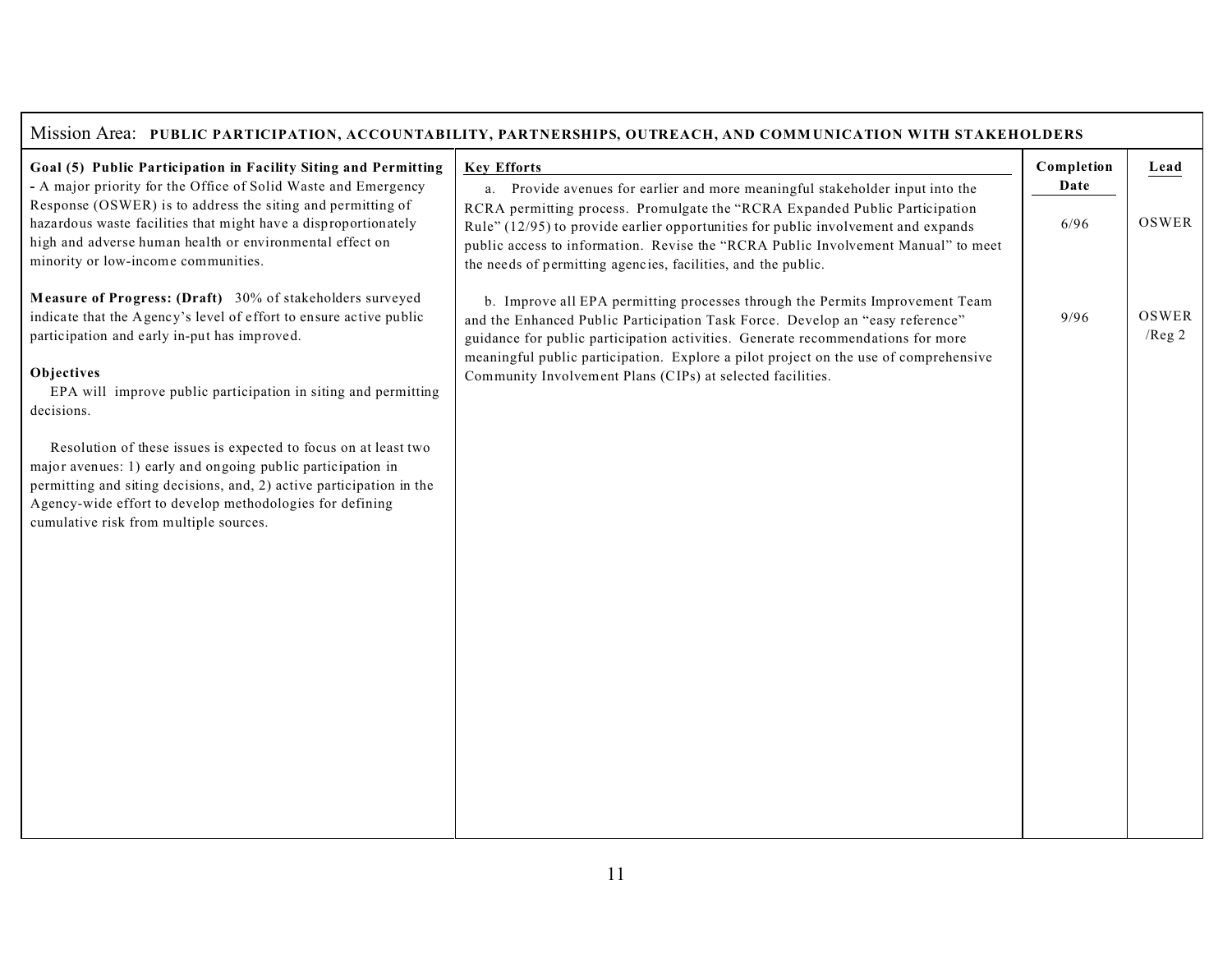| <b>Mission Area: HEALTH AND ENVIRONMENTAL RESEARCH</b>                                                                                                                                                                                                                                                                                 |                                                                                                                                                                                                                                                                                                                                                                                                                                                                |            |            |  |
|----------------------------------------------------------------------------------------------------------------------------------------------------------------------------------------------------------------------------------------------------------------------------------------------------------------------------------------|----------------------------------------------------------------------------------------------------------------------------------------------------------------------------------------------------------------------------------------------------------------------------------------------------------------------------------------------------------------------------------------------------------------------------------------------------------------|------------|------------|--|
| Goal: (1) Research Partnerships - Working with affected                                                                                                                                                                                                                                                                                | <b>Key Efforts</b>                                                                                                                                                                                                                                                                                                                                                                                                                                             | Completion | Lead       |  |
| stakeholders.                                                                                                                                                                                                                                                                                                                          | a. Present diverse community concerns and bring together community,<br>government, and academia to address the environmental and health issues raised by                                                                                                                                                                                                                                                                                                       | Date       |            |  |
| Measure of Progress: (Draft) 20% of Agency research plans and/or<br>processes where appropriate that are developed with affected<br>stakeholders.                                                                                                                                                                                      | individuals and neighborhood groups in the South/Southwest Philadelphia study.<br>Johns Hopkins University School of Public Health is characterizing the state of the<br>environment and the health of the population in the study area. The local academic<br>community formed a Science Advisory Board to address the direction of the study                                                                                                                 | 2/97       | Reg 3      |  |
| Objectives<br>An early EPA priority will be to explore the dimensions of<br>community-led research and to better integrate this model into EPA's<br>research strategy.                                                                                                                                                                 | and future courses of action. Community representatives will communicate from and<br>relate findings to the neighborhoods. A team of representatives from the city, State,<br>and Federal governments has been formed to address issues that may be quickly<br>resolved through joint intervention.                                                                                                                                                            |            |            |  |
| EPA will explore through pilot projects the resources and strategies<br>necessary to help train community people to be effective collaborators<br>in the research process. This training will include such things as<br>decision-making processes, research design, questionnaire<br>construction, data collection, and data analysis. | b. Implement two pilot EJ community assessments in West Oakland and<br>Watsonville, California. The pilot assessments are comprehensive, community-based<br>projects where EPA will work in conjunction with other agencies and community<br>groups to identify and address significant environmental concerns in specific "EJ<br>communities" in the Region. The pilot projects will serve to test the implementation<br>phases of the EJ Assessment Project. | 12/96      | Reg 9      |  |
| EPA will work with minority communities and low-income<br>communities under study to incorporate, to the extent practicable, their<br>concerns and comments in EPA research design, data analysis,<br>implementation, and information dissemination.                                                                                   | c. Coordinate activities and capabilities within EPA and with other Federal and<br>State environmental and health agencies to identify and address environmental health<br>issues along the U.S.-Mexico border. This includes surveillance/monitoring, registry<br>development, exposure/health studies, risk assessment, education, training and                                                                                                              | ongoing    | <b>ORD</b> |  |
| EPA will work with the scientific community to improve health<br>assessments and risk assessments and incorporate environmental<br>justice including socioeconomic issues into its policies and guidance.                                                                                                                              | communication. This research effort is a model of partnership to generate better data<br>for decision making by the community. Projects underway and future projects<br>include a transboundary air pollution project, a FDA market basket survey, a<br>Border-wide health and environmental survey, a surveillance evaluation system, and                                                                                                                     |            |            |  |
| EPA will support environmental justice research through (1)<br>competitive grants to researchers examining environmental justice<br>questions and, (2) exchange programs between EPA and non-<br>governmental groups with a shared research agenda.                                                                                    | a study of cumulative exposure/cumulative risk from pesticides.                                                                                                                                                                                                                                                                                                                                                                                                |            |            |  |
| EPA will expand interagency and other intergovernmental<br>partnerships to ensure a coordinated research strategy and the ability<br>to target cross-disciplinary projects in affected communities.                                                                                                                                    |                                                                                                                                                                                                                                                                                                                                                                                                                                                                |            |            |  |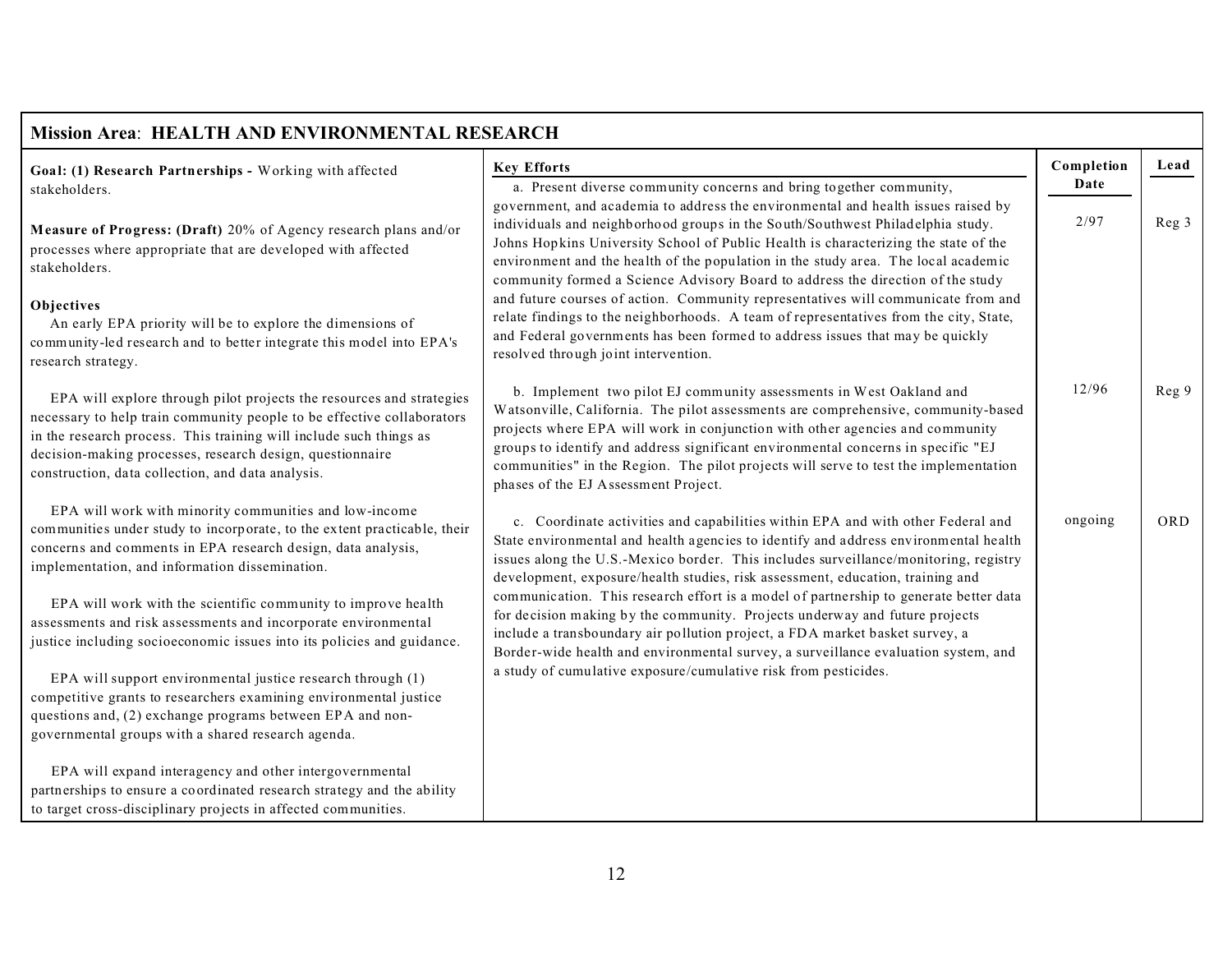| <b>Mission Area: HEALTH AND ENVIRONMENTAL RESEARCH</b>                                                                                                                                                                                                                                                                                                                                                                                                                                                                                                                                                                                                                                                                                                                                                       |                                                                                                                                                                                                                                                                                                                                                                                                                                                                                                                                                                                                                                                        |                    |           |
|--------------------------------------------------------------------------------------------------------------------------------------------------------------------------------------------------------------------------------------------------------------------------------------------------------------------------------------------------------------------------------------------------------------------------------------------------------------------------------------------------------------------------------------------------------------------------------------------------------------------------------------------------------------------------------------------------------------------------------------------------------------------------------------------------------------|--------------------------------------------------------------------------------------------------------------------------------------------------------------------------------------------------------------------------------------------------------------------------------------------------------------------------------------------------------------------------------------------------------------------------------------------------------------------------------------------------------------------------------------------------------------------------------------------------------------------------------------------------------|--------------------|-----------|
| Goal: (2) Sound Science - Working with affected stakeholders, EPA will conduct<br>research in areas where it can make the greatest contribution to environmental justice                                                                                                                                                                                                                                                                                                                                                                                                                                                                                                                                                                                                                                     | <b>Key Efforts</b>                                                                                                                                                                                                                                                                                                                                                                                                                                                                                                                                                                                                                                     | Completion<br>Date | Lead      |
| and in a manner to ensure that the Agency's environmental justice policies are based on<br>sound science.                                                                                                                                                                                                                                                                                                                                                                                                                                                                                                                                                                                                                                                                                                    | a. Fund a community group to work with Asian and Pacific<br>Islander community groups in the San Francisco Bay Area to<br>complete Phase I of a Fish Consumption Study that will determine<br>accurate exposure data. Phase I will concentrate on designing a                                                                                                                                                                                                                                                                                                                                                                                          | 12/96              | Reg 9     |
| Measure of Progress: (Draft) The percentage of Agency EJ Key Efforts supported by<br>and evaluated positively for good scientific methods in peer review.                                                                                                                                                                                                                                                                                                                                                                                                                                                                                                                                                                                                                                                    | scientifically sound study based on community determined goals<br>and objectives and to develop a model of the process that involves<br>early community input.                                                                                                                                                                                                                                                                                                                                                                                                                                                                                         |                    |           |
| Objectives<br>EPA, in coordination with other Federal agencies, will: collect, analyze, and<br>maintain information on fish and/or wildlife subsistence consumption patterns, conduct<br>research, develop methodologies, collect data, and publish guidance on the human<br>health risks and effects associated with the consumption of pollutant-bearing fish, and<br>wildlife. EPA will communicate the risks of those consumption patterns and work to<br>integrate differential consumption patterns of natural resources and exposure patterns<br>into the Agency's regulations, guidance, policies, and other activities.<br>EPA will continue to develop human exposure data and will address exposure in at<br>least three main areas: methods development, model development, and monitoring data. | b. Evaluate exposures to over 150 toxic pollutants across<br>multiple exposure pathways for the entire continental U.S. The goal<br>of the Cumulative Exposure project is to measure the distribution of<br>environmental exposure at the National level across demographic<br>groups and locations. The analysis will draw on a mixture of<br>monitoring data, and modeling for three major routes of exposure:<br>inhalation, ingestion of drinking water and ingestion of food. Each<br>three routes will be evaluated separately, the all three will be<br>integrated to estimate a national distribution of multi-pathway<br>cumulative exposure. | 3/97               | OPPE      |
| EPA will assess major pollution sources of high environmental risks in communities<br>and support pollution prevention with research, as needed, to reduce risk from those<br>sources.<br>EPA will evaluate the current state of knowledge in exposure and cumulative risk<br>fields, and then identify data gaps and research needs. In particular, research needs to<br>include diverse exposed populations in epidemiological and clinical studies, especially<br>those population segments at high exposure.                                                                                                                                                                                                                                                                                             | c. Maintain and make available for public access a national<br>database on fish consumption advisories so that people can<br>determine whether a particular waterbody has any advisories in<br>place (*Complete). Provide States with guidance and technical tools<br>to improve their ability to develop fish consumption advisories and<br>communicate any potential health risks associated with those<br>advisories to the public $(* 7/96)$ .                                                                                                                                                                                                     |                    | <b>OW</b> |
| EPA's risk characterization guidance will help communicate risks by characterizing<br>the most important findings and conclusions. Risk characterization includes the<br>strengths, weaknesses, and assumptions of the risk data and analysis and a comparison to<br>other risks.<br>EPA will work to ensure that future legislation will be responsive to environmental<br>justice health research and data needs                                                                                                                                                                                                                                                                                                                                                                                           | d. Contribute to the integration of environmental justice and<br>cumulative risk into EPA activities through the "Environmental<br>Justice and Cumulative Risk Study." The study examines two<br>questions: 1) to what extent have environmental justice studies<br>incorporated cumulative risk; and 2) to what extent have<br>cumulative risk studies incorporated environmental justice? The<br>study examines the variety of cumulative risk studies to identify the<br>gaps in our knowledge in order to determine future research venues.                                                                                                        | 6/96               | OPPE      |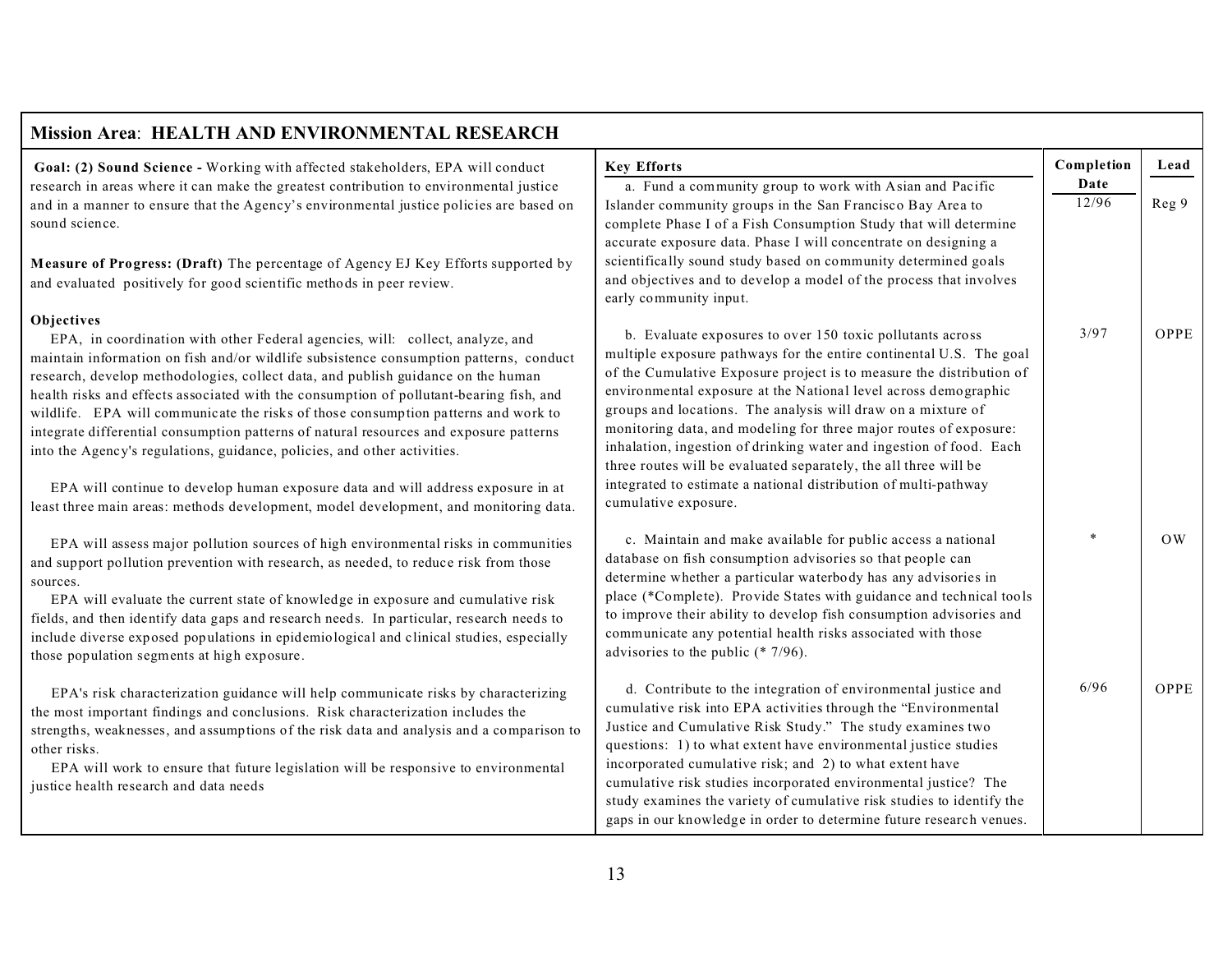| Mission Area: DATA COLLECTION, ANALYSIS, AND STAKEHOLDER ACCESS TO PUBLIC INFORMATION                                     |                                                                                                                                             |            |       |
|---------------------------------------------------------------------------------------------------------------------------|---------------------------------------------------------------------------------------------------------------------------------------------|------------|-------|
| Goal: (1) Addressing Data Gaps - EPA will conduct an inventory of Agency's                                                | <b>Key Efforts</b>                                                                                                                          | Completion | Lead  |
| major data systems to identify uses. limitations, and gaps.                                                               | a. Implement ground water protection programs through the use of                                                                            | Date       |       |
| Measure of Progress: (Draft) 25% of Agency's major data systems will be                                                   | community volunteers. Senior Retired Volunteer Program (RSVP)                                                                               | ongoing    | Reg 6 |
| inventoried to identify uses, limitations, gaps, and areas for integration.                                               | members conducted the contaminant source inventory for the Well<br>Head Protection Program (WHP). This project gained national and          |            |       |
|                                                                                                                           | international attention and the effective use of volunteers to implement                                                                    |            |       |
| Objectives                                                                                                                | ground water protection programs is now common practice in several                                                                          |            |       |
| EPA will work to fill data gaps including those related to pollution                                                      | States. The Discovery Channel featured the current University of                                                                            |            |       |
| prevention in affected communities and those identified by affected<br>communities through interactive needs assessments. | Texas at El Paso's intergenerational AmeriCorps® project using<br>students and RSVP members to expand WHP activities in the Border          |            |       |
|                                                                                                                           | area.                                                                                                                                       |            |       |
| EPA will examine, and expand, as appropriate, its databases to identify                                                   |                                                                                                                                             |            |       |
| major facilities or sites, including Federal and non-Federal facilities or sites                                          | b. Work with the Maryland Department of the Environment (MDE),                                                                              | 12/96      | Reg 3 |
| (covered by the Executive Order), that could pose a substantial environmental,                                            | which is serving as the lead agency, on a fish consumption survey in                                                                        |            |       |
| human health, or economic effect on the surrounding populations.                                                          | the Baltimore Harbor area. Sojourner-Douglass College, a private non-<br>profit minority college, was identified to perform public outreach |            |       |
| EPA will coordinate with public health departments and other Federal                                                      | services including: the collection of additional survey information from                                                                    |            |       |
| agencies to improve environmental health and exposure databases.                                                          | fishermen on fishing patterns; the responses/attitudes towards the                                                                          |            |       |
|                                                                                                                           | current fish advisory; and to measure the success of previous outreach                                                                      |            |       |
| EPA, in partnership with affected stakeholders, will:                                                                     | efforts aimed at those fishing in the harbor.                                                                                               |            |       |
| - identify methods of combining data and performing analysis for                                                          |                                                                                                                                             |            |       |
| geographical and exposure information, and will publish guidance on                                                       |                                                                                                                                             |            |       |
| how to use these methods to address environmental justice.                                                                |                                                                                                                                             |            |       |
| - increase the accuracy of its locational data for major facilities or                                                    |                                                                                                                                             |            |       |
| sites of potential toxic releases and environmental quality monitoring                                                    |                                                                                                                                             |            |       |
| points in affected communities                                                                                            |                                                                                                                                             |            |       |
|                                                                                                                           |                                                                                                                                             |            |       |
|                                                                                                                           |                                                                                                                                             |            |       |
|                                                                                                                           |                                                                                                                                             |            |       |
|                                                                                                                           |                                                                                                                                             |            |       |
|                                                                                                                           |                                                                                                                                             |            |       |
|                                                                                                                           |                                                                                                                                             |            |       |
|                                                                                                                           |                                                                                                                                             |            |       |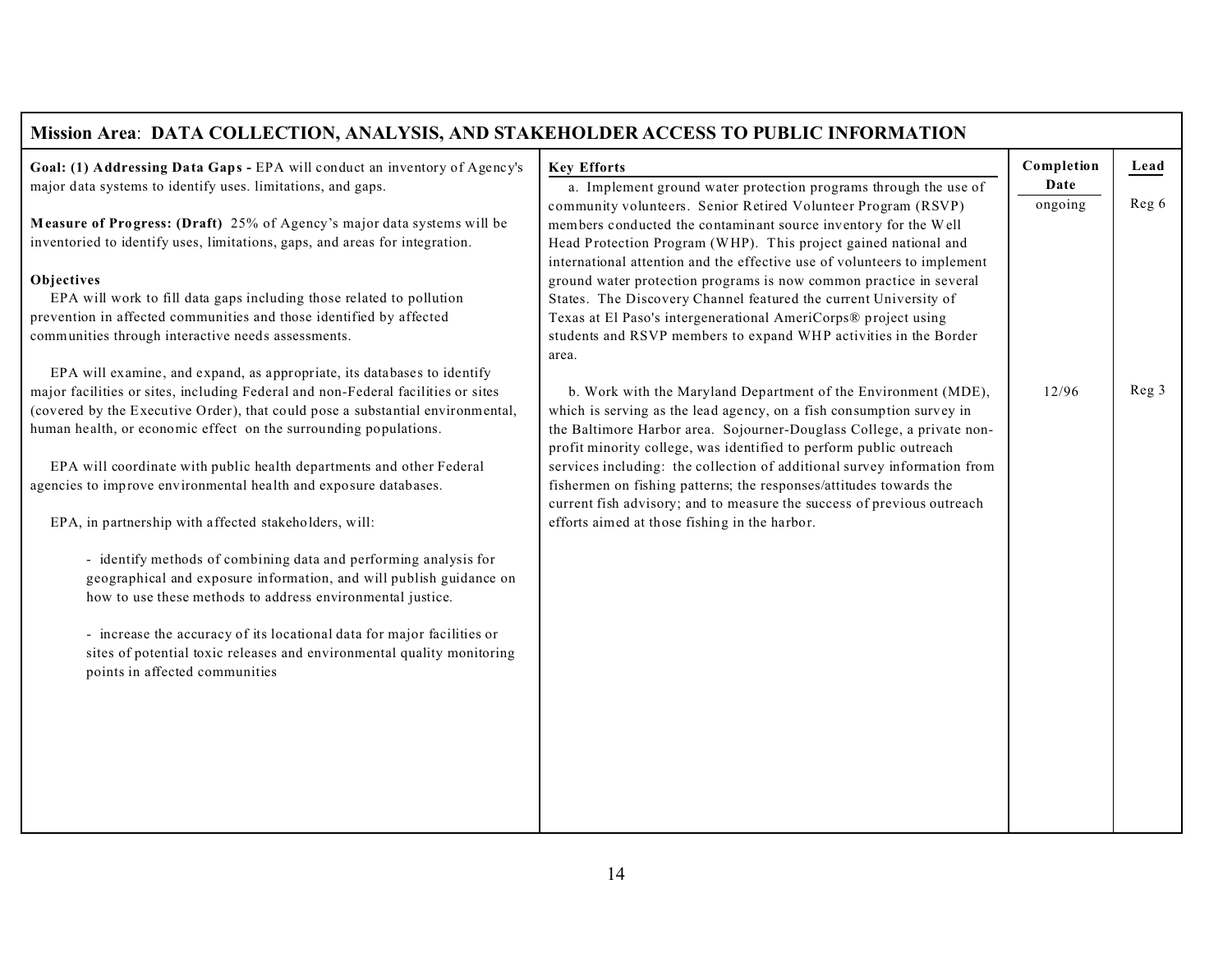| Mission Area: DATA COLLECTION, ANALYSIS, AND STAKEHOLDER ACCESS TO PUBLIC INFORMATION                                                |                                                                                                                                                                    |                |      |  |
|--------------------------------------------------------------------------------------------------------------------------------------|--------------------------------------------------------------------------------------------------------------------------------------------------------------------|----------------|------|--|
| Goal (2) Improving Quality and Reducing Burdens of Data                                                                              | <b>Key Efforts</b>                                                                                                                                                 | Completion     | Lead |  |
| Reporting - In partnership with affected stakeholders.                                                                               | a. Establish a policy for legally accepting reports through Electronic Data                                                                                        | Date<br>$5/96$ | OARM |  |
| Measure of Progress: (Draft) 50 % of affected stakeholders indicate                                                                  | Interchange (EDI) and establish EDI production system for accepting the Agency's<br>Discharge Monitoring Report.                                                   |                |      |  |
| improved accessibility and usability of EPA's major data systems.                                                                    |                                                                                                                                                                    |                |      |  |
| Objectives                                                                                                                           | b. Work with stakeholders to identify the data and technical requirements for<br>establishing and implementing a standard facility ID for the regulated community. | 2/97           | OARM |  |
| EPA, in coordination with other Federal agencies and State, Tribal,                                                                  | Pilot a central system to compare and manage a standard facility ID. A standard                                                                                    |                |      |  |
| and local governments, will work to create effective reporting                                                                       | facility ID will enhance data integrity and facilitate public access to information                                                                                |                |      |  |
| mechanisms, including electronic reporting, to minimize cumbersome<br>or duplicative reporting requirements and to improve accuracy. | about facilities in their communities.                                                                                                                             |                |      |  |
|                                                                                                                                      |                                                                                                                                                                    |                |      |  |
| EPA will develop key identifiers, assist citizen reporting of key<br>data elements, and facilitate analysis of human health and      |                                                                                                                                                                    |                |      |  |
| environmental data.                                                                                                                  |                                                                                                                                                                    |                |      |  |
|                                                                                                                                      |                                                                                                                                                                    |                |      |  |
|                                                                                                                                      |                                                                                                                                                                    |                |      |  |
|                                                                                                                                      |                                                                                                                                                                    |                |      |  |
|                                                                                                                                      |                                                                                                                                                                    |                |      |  |
|                                                                                                                                      |                                                                                                                                                                    |                |      |  |
|                                                                                                                                      |                                                                                                                                                                    |                |      |  |
|                                                                                                                                      |                                                                                                                                                                    |                |      |  |
|                                                                                                                                      |                                                                                                                                                                    |                |      |  |
|                                                                                                                                      |                                                                                                                                                                    |                |      |  |
|                                                                                                                                      |                                                                                                                                                                    |                |      |  |
|                                                                                                                                      |                                                                                                                                                                    |                |      |  |
|                                                                                                                                      |                                                                                                                                                                    |                |      |  |
|                                                                                                                                      |                                                                                                                                                                    |                |      |  |
|                                                                                                                                      |                                                                                                                                                                    |                |      |  |
|                                                                                                                                      |                                                                                                                                                                    |                |      |  |

Г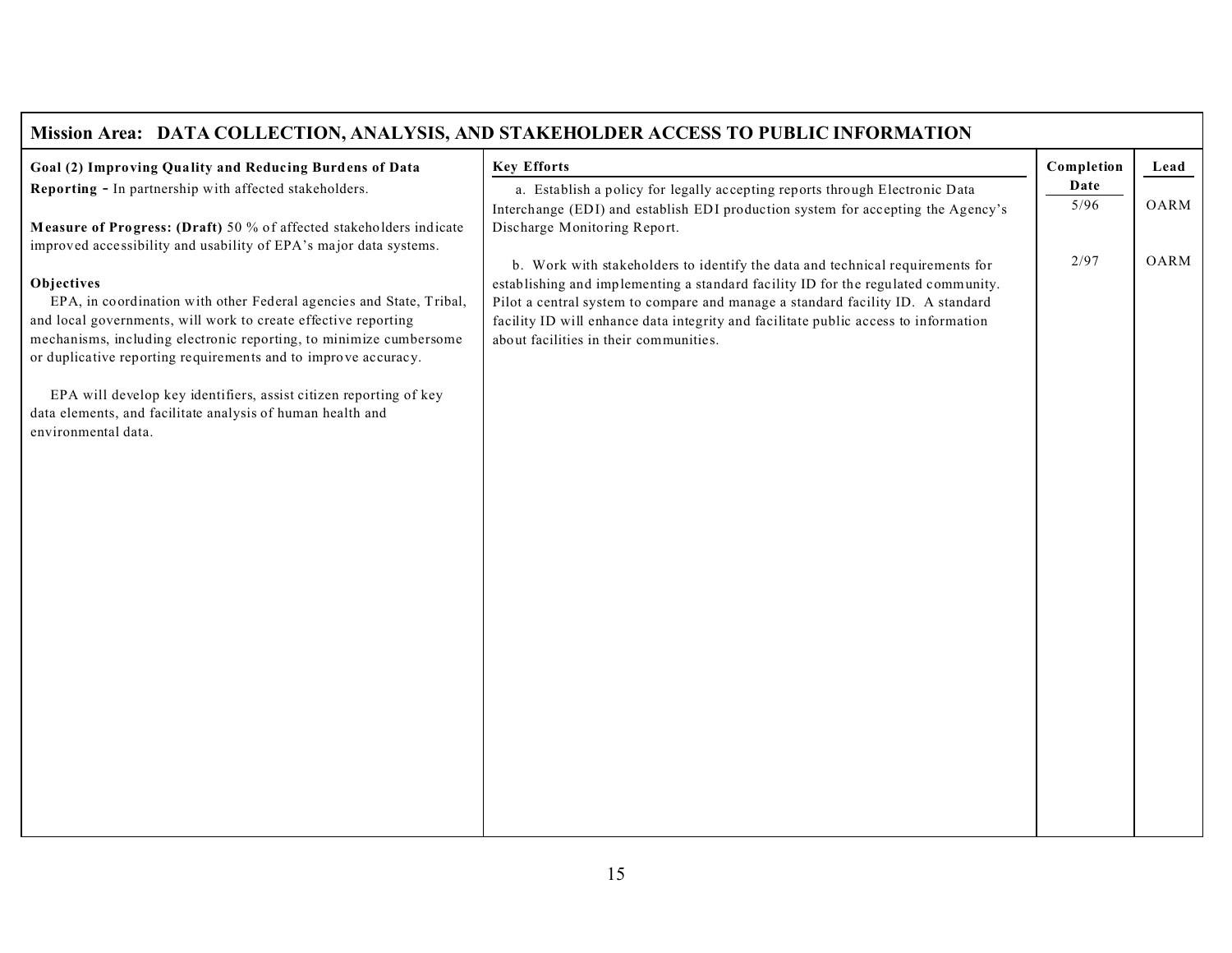| Mission Area: DATA COLLECTION, ANALYSIS, AND STAKEHOLDER ACCESS TO PUBLIC INFORMATION                                                                                                                                                                                                                                                |                                                                                                                                                                                                                                                                                                                                                                                                                                                                                                         |                    |                        |
|--------------------------------------------------------------------------------------------------------------------------------------------------------------------------------------------------------------------------------------------------------------------------------------------------------------------------------------|---------------------------------------------------------------------------------------------------------------------------------------------------------------------------------------------------------------------------------------------------------------------------------------------------------------------------------------------------------------------------------------------------------------------------------------------------------------------------------------------------------|--------------------|------------------------|
| Goal (3) Data Integration and Analysis - In partnership with<br>affected communities and stakeholders.                                                                                                                                                                                                                               | <b>Key Efforts</b>                                                                                                                                                                                                                                                                                                                                                                                                                                                                                      | Completion<br>Date | Lead                   |
| Measure of Progress: (Draft) 40% of Agency's major data systems<br>will be inventoried to identify uses, limitations, gaps, and areas for<br>integration.                                                                                                                                                                            | a. Collect and analyze available studies that attempt to sub-divide the population<br>for factors associated with exposure to environmental contaminants. The report,<br>"Exposure Factors of Specific Demographic and Ethnic Subpopulations," provides<br>useful data for the exposure and risk assessors determining hazards to toxic<br>substances among various U.S. subpopulations. The information supports exposure                                                                              | 12/96              | ORD                    |
| Objectives<br>EPA will promote the use of Geographical Information Systems<br>(GIS) to enhance identification of disproportionately affected<br>communities.                                                                                                                                                                         | scenarios that are specific to age, region, gender, behavior, culture, and socio-<br>economical status. The follow-up effort, "Estimating Exposures for Susceptible<br>Populations," will recommend values for actual exposures and will supplement the<br>factors document will additional data and sources. It will also provide an index of<br>data.                                                                                                                                                 |                    |                        |
| EPA will integrate the Agency's information resource<br>management process linking environmental priorities, data needs, and<br>resource investments.<br>EPA will collect, analyze, and disseminate data that will compare<br>environmental and human health risks to populations identified by<br>race, national origin, or income. | b. Support an examination of environmental justice issues by the Organization<br>for Economic Cooperation and Development (OECD) as part of a report on U.S.<br>environmental performance. This report describes environmental justice issues<br>relating to water supply, sanitation and waste management in the U.S. The report is<br>being distributed to environmental stakeholders in this country and 70 countries<br>worldwide.                                                                  | 4/96               | <b>OIA</b>             |
|                                                                                                                                                                                                                                                                                                                                      | c. Develop the electronic capability to locate Tribal boundaries using<br>geographical data. This application, used in conjunction with other data sources,<br>improves EPA's ability to assess water quality conditions and problems on Native<br>American lands.                                                                                                                                                                                                                                      | complete           | $\overline{\text{OW}}$ |
|                                                                                                                                                                                                                                                                                                                                      | d. Explore the use of TRI and other data bases as tools to help protect the ground<br>water resource in poor/minority communities. Pilots studies are ongoing in<br>Vicksburg, MS and Alcorn State University, MS.                                                                                                                                                                                                                                                                                      | 3/97               | Reg 4                  |
|                                                                                                                                                                                                                                                                                                                                      | e. Utilize Geographic Information System (GIS) mapping to identify low-income<br>communities and communities of color where existing and potential sources of<br>environmental hazard and risk are numerous; identify potential options for<br>addressing the most significant environmental problems in these communities; and<br>begin to address the problems in these communities through EPA action and through<br>the involvement of other agencies with jurisdiction. Initial mapping completed. | 12/96              | Reg 9                  |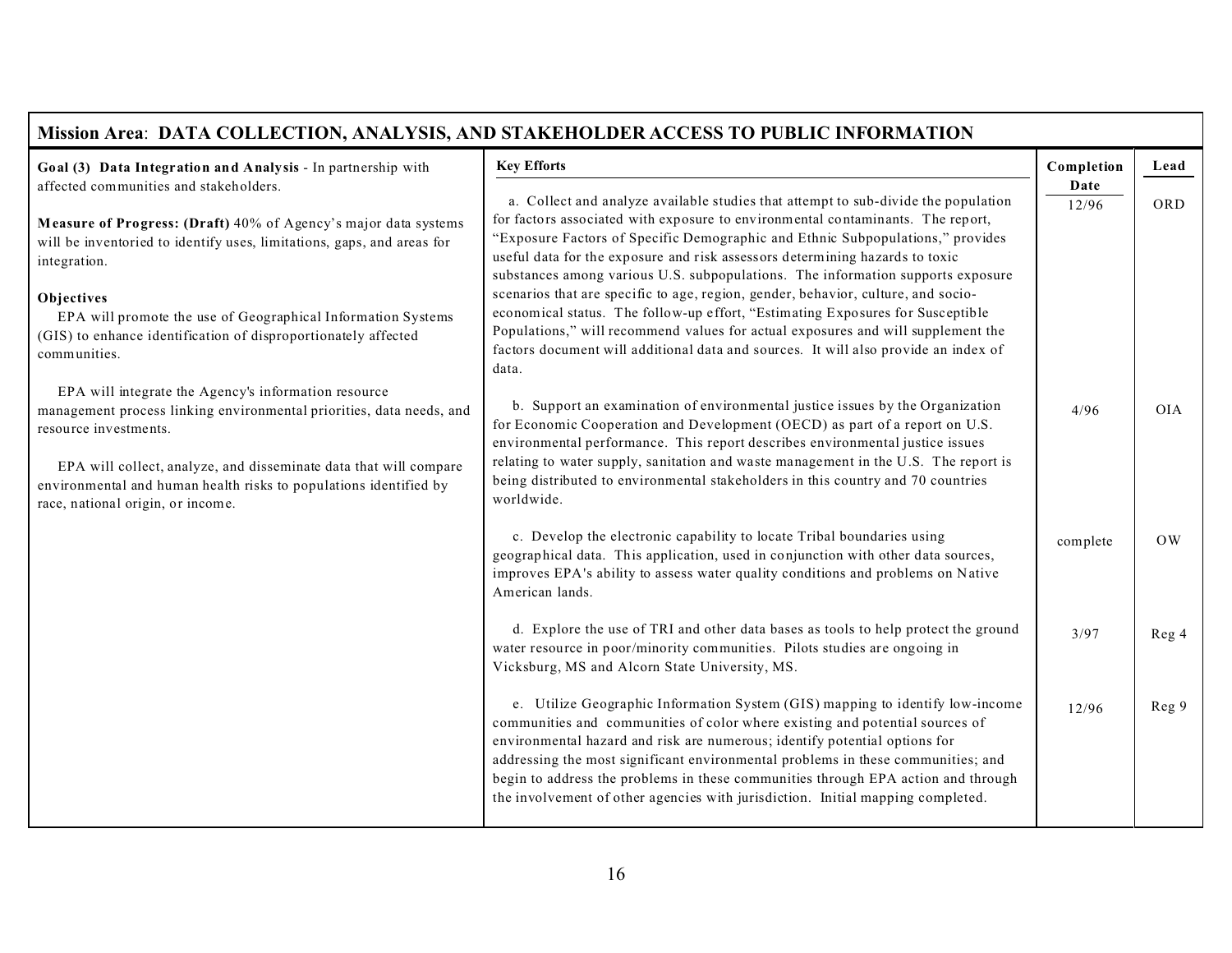| Mission Area: DATA COLLECTION, ANALYSIS, AND STAKEHOLDER ACCESS TO PUBLIC INFORMATION                                                                                                                                                                            |                                                                                                                                                                                                                                                                                                                                                                                                                                                                                                                                                            |                 |           |
|------------------------------------------------------------------------------------------------------------------------------------------------------------------------------------------------------------------------------------------------------------------|------------------------------------------------------------------------------------------------------------------------------------------------------------------------------------------------------------------------------------------------------------------------------------------------------------------------------------------------------------------------------------------------------------------------------------------------------------------------------------------------------------------------------------------------------------|-----------------|-----------|
| Goal (4) Improving Public Access - In partnership with affected                                                                                                                                                                                                  | <b>Key Efforts</b>                                                                                                                                                                                                                                                                                                                                                                                                                                                                                                                                         | Completion      | Lead      |
| stakeholders<br>Measure of Progress: (Draft) 30% of affected stakeholders<br>indicate improved accessibility and usability of EPA's major data<br>systems.                                                                                                       | a. Continue efforts to support the Lead Clearinghouse/Hotline which: collects,<br>evaluates, and disseminates information on lead poisoning to the public; provides<br>the public with information to make informed choices on lead exposure reduction<br>measures or know where to seek more information; and uses multilingual ads,<br>PSAs, technical information, and lead abatement training centers to educate the<br>public.                                                                                                                        | Date<br>ongoing | OPPTS     |
| Objectives<br>EPA will work to provide, as appropriate and practicable, direct<br>stakeholder and user involvement in the design, implementation,<br>and evaluation of its information systems.<br>EPA information systems, as appropriate and practicable, will | b. Develop LandView, a personal computer-based, geographic analysis and<br>reference system, which combines five EPA databases, Census economic and<br>demographic data, and Tiger files (street address, waterways, and similar data) in a<br>map and table form. The system is usable by communities for identifying the<br>location of sources of potential environmental risk.                                                                                                                                                                         | 3/95            | OSWER     |
| allow two-way communication between the Agency and community<br>information users.<br>EPA will produce educational materials to assist the public in<br>their effective use of EPA data.                                                                         | c. Establish an Internet Homepage to provide the public with information on<br>multiple water-related issues and activities. A comment box allows for two-way<br>communication, providing users with the opportunity to send as well as receive<br>information.                                                                                                                                                                                                                                                                                            | complete        | <b>OW</b> |
| EPA will make available to the public, information it collects on<br>populations surrounding major facilities or sites.                                                                                                                                          | d. Develop the Ozone Education Program in the Baltimore region where ground-<br>level ozone has been increasing due to the rise in automobile travel miles. The<br>Program incorporates an ozone pollution, computer-generated map, which has been<br>broadcast over WJZ-TV (Channel 13) in Baltimore since August 7, 1995. The map<br>is an effective means of educating the public regarding air pollution by providing an<br>accessible, understandable representation of real-time ozone pollution levels<br>through daily television weather reports. | complete        | Reg 3     |
|                                                                                                                                                                                                                                                                  | e. Acquire key spatial hydrologic, critical habitat, wetland, and soils data to<br>support analysis with GIS. Provide INTERNET access to EPA spatial data.                                                                                                                                                                                                                                                                                                                                                                                                 | 7/96            | OARM      |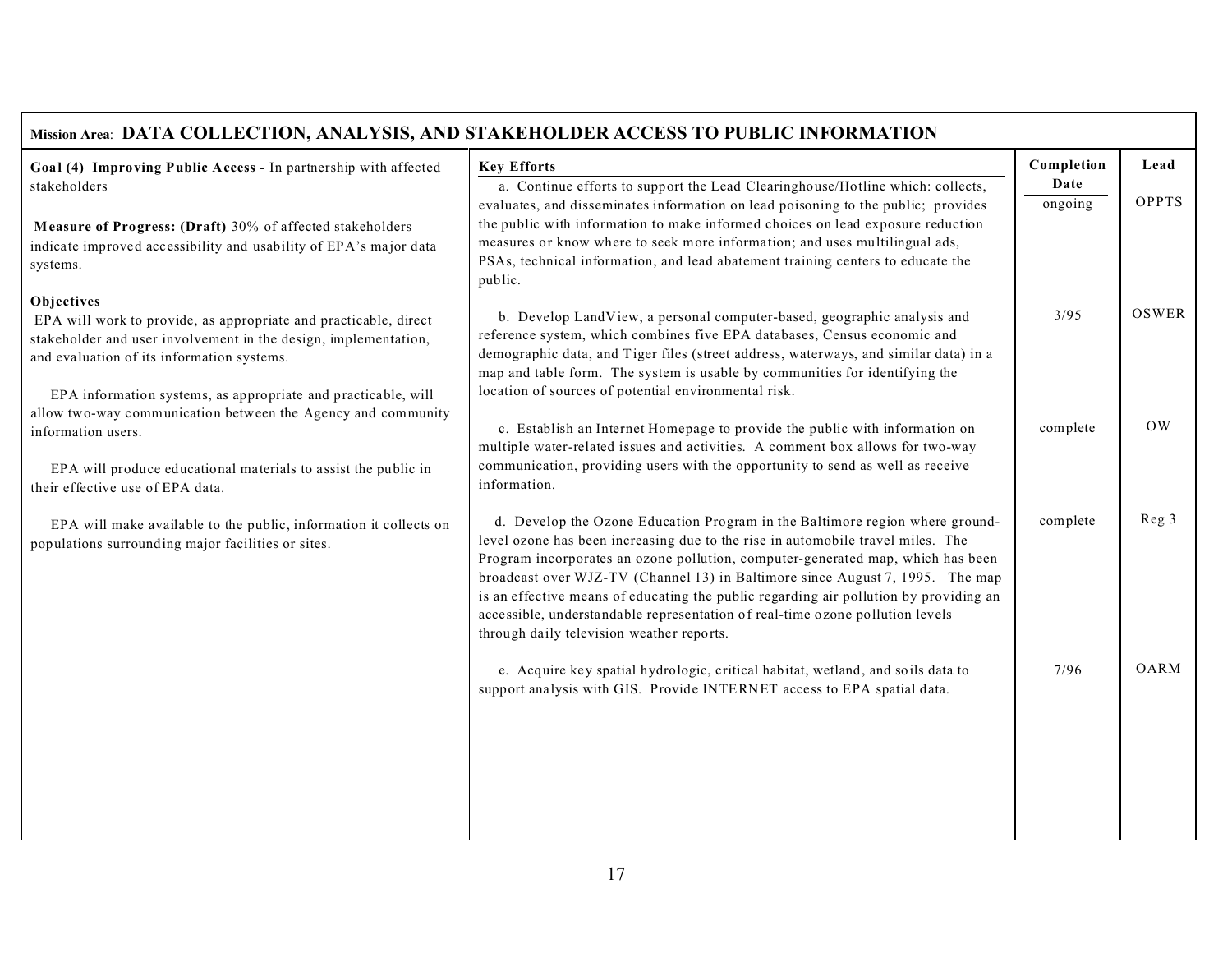|                                           | Mission Area: DATA COLLECTION, ANALYSIS, AND STAKEHOLDER ACCESS TO PUBLIC INFORMATION                                                                                                                                                                                                                                                                                                                                                                                                                                                                                                                                                       |              |       |
|-------------------------------------------|---------------------------------------------------------------------------------------------------------------------------------------------------------------------------------------------------------------------------------------------------------------------------------------------------------------------------------------------------------------------------------------------------------------------------------------------------------------------------------------------------------------------------------------------------------------------------------------------------------------------------------------------|--------------|-------|
| Goal (4) Improving Public Access (contd.) | <b>Key Efforts</b>                                                                                                                                                                                                                                                                                                                                                                                                                                                                                                                                                                                                                          | Completion   | Lead  |
|                                           | f. Conduct a case study of the precedent setting Lorain County Pesticide Removal Site<br>in Lorain and Elyria, OH to capture "lessons learned" in addressing environmental justice<br>issues and use this site as a model for how environmental justice issues can been<br>addressed. This case, which involved the cleanup of over 200 homes and the relocation<br>of over 200 families in a predominantly minority and low-income community, addresses<br>some of the key concerns related to environmental justice, namely, communication/public<br>outreach, access/relocation, legal, human health, risk, social, and economic issues. | Date<br>3/96 | Reg 5 |
|                                           |                                                                                                                                                                                                                                                                                                                                                                                                                                                                                                                                                                                                                                             |              |       |
|                                           |                                                                                                                                                                                                                                                                                                                                                                                                                                                                                                                                                                                                                                             |              |       |
|                                           |                                                                                                                                                                                                                                                                                                                                                                                                                                                                                                                                                                                                                                             |              |       |
|                                           |                                                                                                                                                                                                                                                                                                                                                                                                                                                                                                                                                                                                                                             |              |       |

 $\mathbf{r}$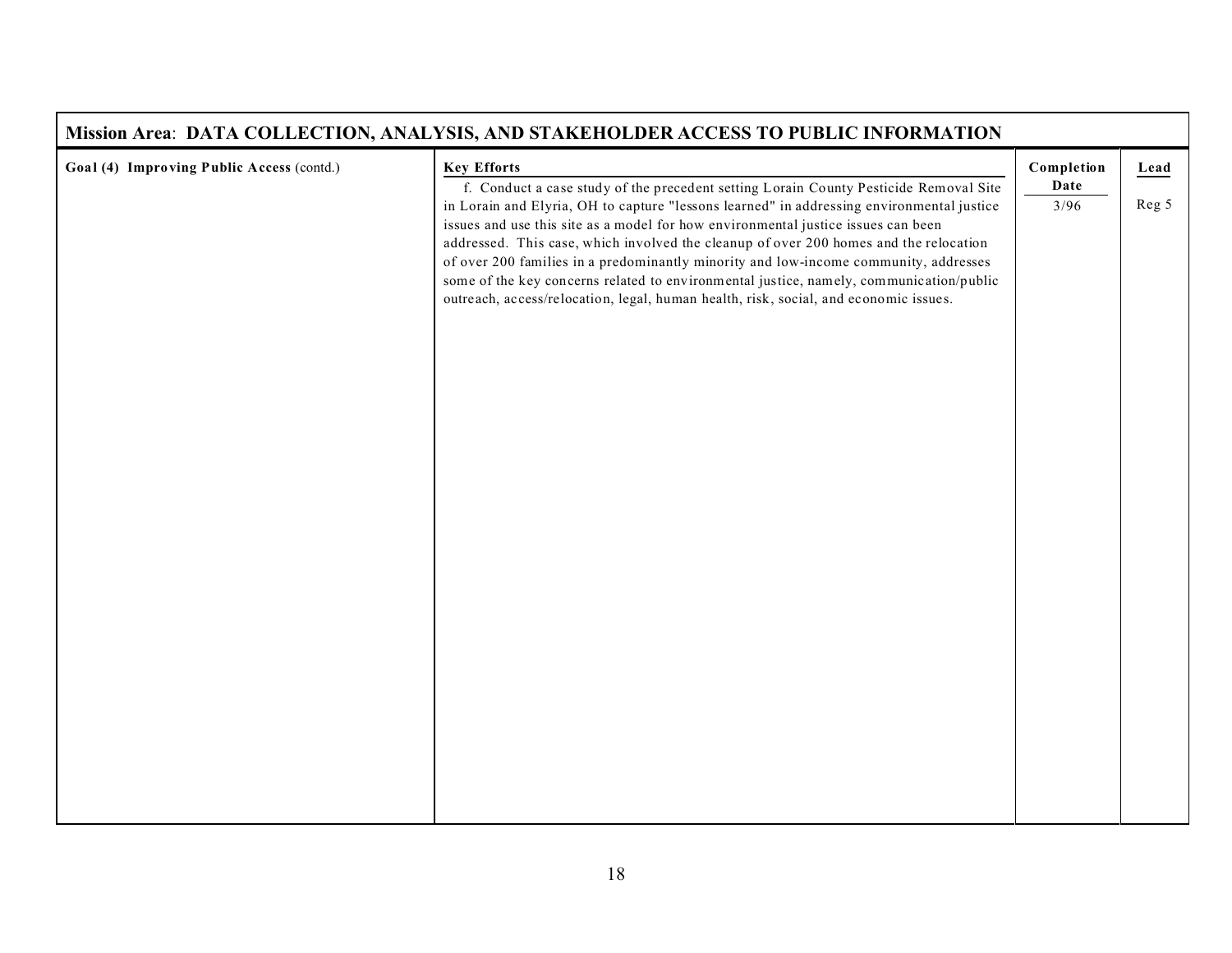#### Mission Area: AMERICAN INDIAN, ALASKA NATIVE, AND INDIGENOUS ENVIRONMENTAL PROTECTION **Goal:** EPA will work with Federally-recognized Tribal governments, Tribal and indigenous organizations, affected native populations, the Tribal Operations Committee, and the National Environmental Justice Advisory Council to integrate the provisions of the Executive Order into EPA's environmental policies, programs, and activities. **Measure of Progress: (Draft)** Given a baseline of the last three years, a 10% increase in the number of Tribal governments with developed and delegated environmental programs. **Objectives**  EPA will continue to work with other Federal agencies and Federally-recognized Tribes to effectively protect and improve Tribal health and environmental conditions. These activities will include: providing outreach, education, training, and technical, financial and legal assistance to deve lop, implem ent, and maintain **Key Efforts**  a. Develop guidance to encourage Tribes to monitor, assess, and report on water quality conditions as part of the National Water Quality Inventory. This information will help document water quality conditions and identify improvements needed to achieve Tribal goals, including unique cultural water resource uses. Support training workshops with the Native American Water Association (NAWA) to improve Tribal ability to ope rate and ma intain drinking water system s. b. Provide grant assistance to Tribes within the Missouri River Basin who are helping the Corp of Engineers revise the Missouri River Master Water Control Manual. MNI SO SE (Intertribal Water Rights Coalition) is assisting Missouri River Basin Tribes to enhance their protection, management, Tribal information systems, and sustainable development of natural and water resources. The project aims to strengthen cooperation between Federal, Tribal, State, and local natural resource agencies in the areas of Tribal involvement in water rights impacts, mitigation of conflicts, resource management and planning, environmental protection strategies, and training for Tribal leaders and natural resource staff. **Completion Date**  com plete 12/96 **Lead**  OW OW

com prehensive Trib al enviro nmental pro grams, which w ill undertake the remediation of environmental hazards and the development and implementation of Tribal environmental codes and Tribal-EPA Agreements to address Tribal needs, program

EPA will implement its programs both for American Indians and indigenous communities, recognizing the government-togovernment relationship, the Federal Trust responsibility, Tribal sovereignty, treaty-protected rights, other tenets of Federal Indian law, and particular historical and cultural needs of Tribes and indigenous populations. To ensure consistency, the Office of Environ mental Justice, the En vironmen tal Justice Coo rdinators, the American Indian Environmental Office, the Office of Enforcement and Compliance Assurance, and the Indian Coordinators will work closely to coordinate activities.

delegations, and direct Federal implementation.

c. Directly assist Tribes, with a grant to the University of Wisconsin-Stevens Point, to strengthen their infrastructure to manage environmental problems on Tribal lands. This effort will be accomplished by providing information to Tribes on environmental issues, assisting in training and technical assistance, and providing mechanisms for intergovernmental cooperatives. The project will create a sustainable development model and host an Inter-tribal environmental justice forum to address the unique problems of the different Tribes and produce education materials. ongoing

OEJ/ Reg 5

OW

d. Develop, with BIA, the "Healing the Earth" American Indian Environmental Dialogue to enhance consultation between government officials and Tribal and indigenous environmental leaders on environmental definitions, goals, and program directions. The project featured a W ashington conference/dialogue with several panels on American Indian/Alaska Native environmental issues, especially the spiritual/religious/cultural aspects. The procee dings were videotaped and are being incorporated into training programs. 12/96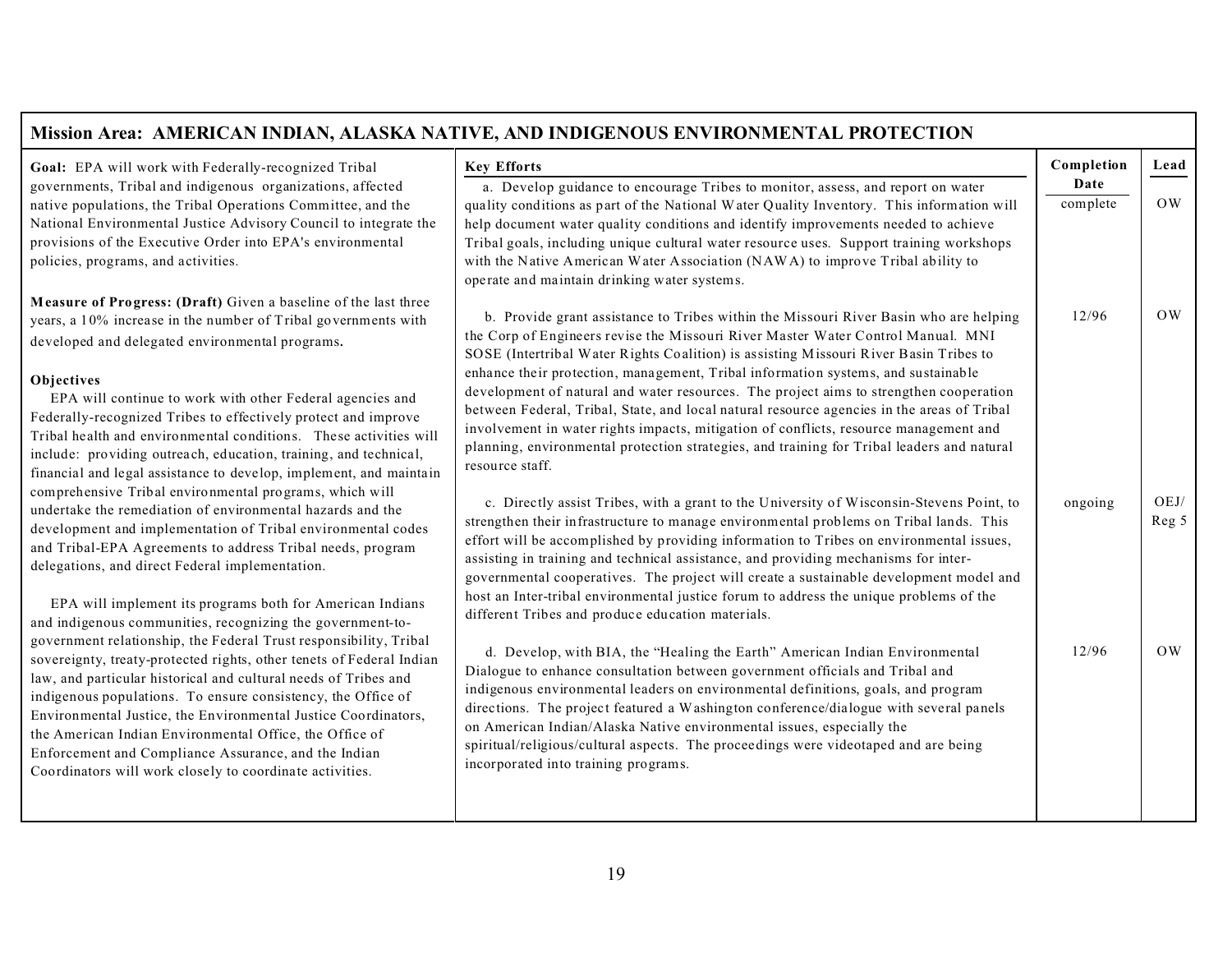| Mission Area: AMERICAN INDIAN, ALASKA NATIVE, AND INDIGENOUS ENVIRONMENTAL PROTECTION                                                                                                                                                                                                                                                                                                                                                                                                                                                                                                                      |                                                                                                                                                                                                                                                                                                                                                                                                                                                                                                                                                                                                                                                                                                                                                                |                    |                        |
|------------------------------------------------------------------------------------------------------------------------------------------------------------------------------------------------------------------------------------------------------------------------------------------------------------------------------------------------------------------------------------------------------------------------------------------------------------------------------------------------------------------------------------------------------------------------------------------------------------|----------------------------------------------------------------------------------------------------------------------------------------------------------------------------------------------------------------------------------------------------------------------------------------------------------------------------------------------------------------------------------------------------------------------------------------------------------------------------------------------------------------------------------------------------------------------------------------------------------------------------------------------------------------------------------------------------------------------------------------------------------------|--------------------|------------------------|
| Objectives (contd.)<br>Human health and environmental research and other activities                                                                                                                                                                                                                                                                                                                                                                                                                                                                                                                        | <b>Key Efforts</b>                                                                                                                                                                                                                                                                                                                                                                                                                                                                                                                                                                                                                                                                                                                                             | Completion<br>Date | Lead                   |
| involving Tribal and indigenous environments and communities<br>will take into account the cultural use of natural resources. These<br>activities will seek contributions from Tribal governments and<br>indigenous people in order to incorporate their traditional<br>understandings of, and relationships to, the environment.<br>EPA will work with other Federal agencies, Federally-recognized<br>Tribal governments, and environmental justice advocates to develop<br>appropriate guidance for addressing indigenous grassroots<br>environmental justice issues and encourage public participation | e. Research and analyze basic spatial/temporal information on military<br>installations and activities in the past 50-60 years and show the basic spatial<br>relationship between them and Alaska native villages and Tribes.<br>This project has four objectives: 1) develop an extensive spatial/temporal data base<br>including; subsistence land use patterns, demographics (e.g. population centers,<br>ethnicity), and descriptions of past and present military installations; 2) develop<br>maps that represent the data; 3) analyze the spatial/temporal and demographic<br>information; and 4) develop a summary of information and recommendation(s).<br>The results should serve as the basis for future research on health problems in<br>Alaska. | 7/96               | Reg <sub>10</sub>      |
| processes for environmental protection activities.<br>EPA will work with Tribal governments and indigenous<br>populations to protect and sustain Tribal and indigenous health,<br>environments, and resources.                                                                                                                                                                                                                                                                                                                                                                                             | f. Promote and foster active involvement and participation by Tribes in technical<br>training sessions on the water quality criteria and standards programs. These<br>programs represent the basic underpinnings of all water quality protection efforts<br>and a thorough understanding of their features is critical if they are to be adopted<br>and effectively applied on Tribal lands.                                                                                                                                                                                                                                                                                                                                                                   | ongoing            | $\overline{\text{OW}}$ |
|                                                                                                                                                                                                                                                                                                                                                                                                                                                                                                                                                                                                            | g. Award a cooperative agreement (*12/95) to the Native American<br>organization, Americans for Indian Opportunity, to establish a Tribal association to<br>advise OSWER on waste issues pertinent to Tribal lands, and to provide outreach<br>and technical assistance to Tribal governments on the subject of Brownfields<br>redevelopment.                                                                                                                                                                                                                                                                                                                                                                                                                  | *ongoing           | OSWER                  |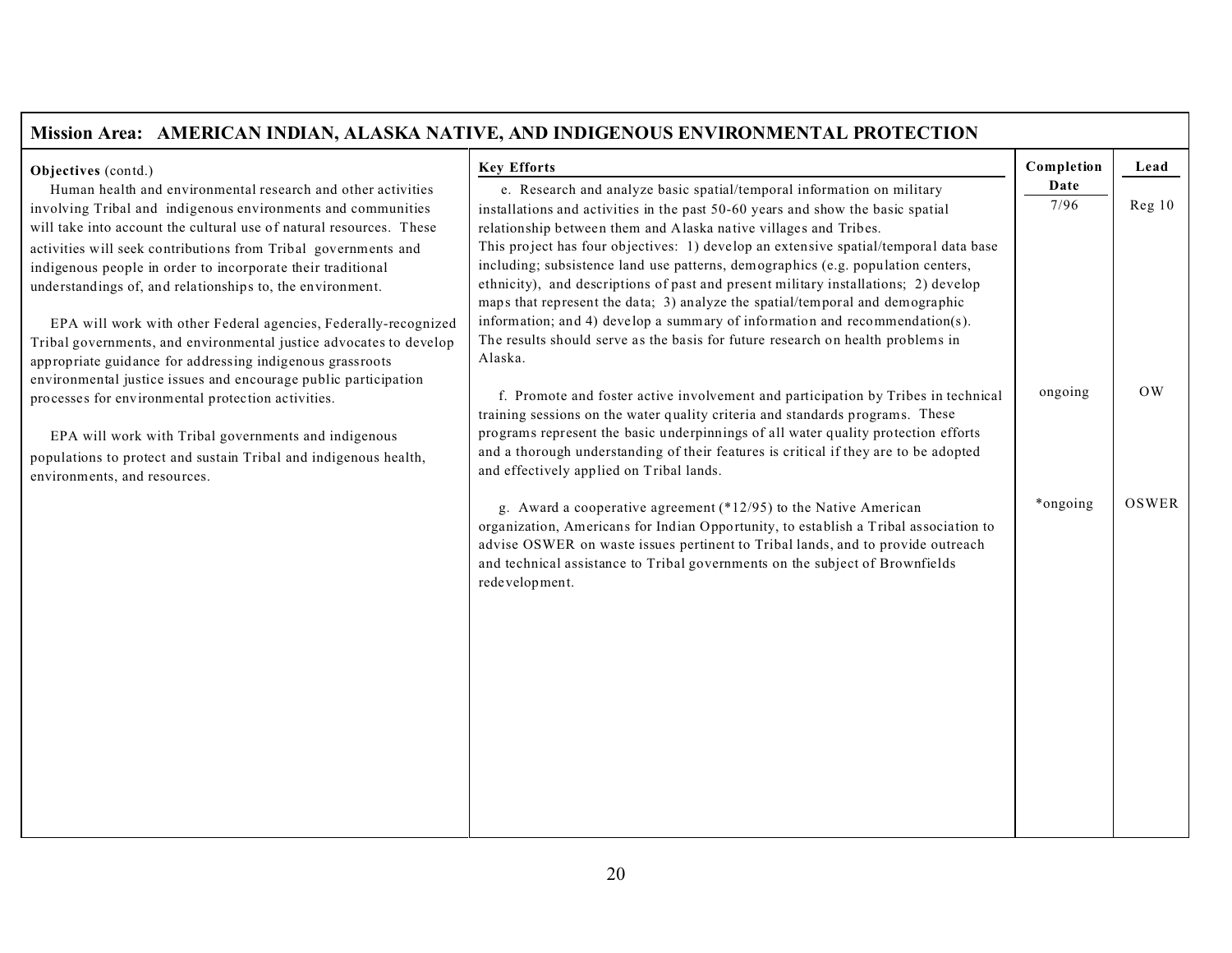| Mission Area: ENFORCEMENT, COMPLIANCE ASSURANCE, AND REGULATORY REVIEW                                                                                                                                                                                                                                                                                                                                                                                                             |                                                                                                                                                                                                                                                                                                                                                                                                                                                                                                                                                                                                                                                                                                                                             |                |       |
|------------------------------------------------------------------------------------------------------------------------------------------------------------------------------------------------------------------------------------------------------------------------------------------------------------------------------------------------------------------------------------------------------------------------------------------------------------------------------------|---------------------------------------------------------------------------------------------------------------------------------------------------------------------------------------------------------------------------------------------------------------------------------------------------------------------------------------------------------------------------------------------------------------------------------------------------------------------------------------------------------------------------------------------------------------------------------------------------------------------------------------------------------------------------------------------------------------------------------------------|----------------|-------|
| Goal (1) Strategic Enforcement of Environmental Statutes - EPA                                                                                                                                                                                                                                                                                                                                                                                                                     | <b>Key Efforts</b>                                                                                                                                                                                                                                                                                                                                                                                                                                                                                                                                                                                                                                                                                                                          | Completion     | Lead  |
| will incorporate environmental justice concerns into its program for<br>ensuring compliance with Federal environmental requirements at<br>both private and Federal facilities. The Agency will review and<br>revise as needed significant policy and guidance documents to<br>address environmental justice issues. A major feature of this                                                                                                                                        | a. Work with the Technical Enforcement Program and the Case Screening<br>Committee to assure incorporation of EJ considerations into the full range of<br>Region 8 enforcement activities. The activities included are: 1) development of<br>an implementable mechanism for staff and managers to include EJ considerations in<br>priority setting for sector, media, inspections and other enforcement activities; 2) a                                                                                                                                                                                                                                                                                                                    | Date<br>$\ast$ | Reg 8 |
| approach will be to ensure that EPA's enforcement and compliance<br>assurance activities include a focus on minority communities and<br>low-income communities which suffer from disproportionately high<br>and adverse human health or environmental effects. EPA will use, as<br>appropriate, the full range of tools available to it to correct                                                                                                                                 | guidance document for staff and managers on incorporating EJ considerations into<br>negotiations and settlement activities; and 3) participating in case screening<br>activities to insure EJ considerations are met. *Priority setting mechanism-April<br>1996; Guidance document- June 1996; Case screening - twice a month                                                                                                                                                                                                                                                                                                                                                                                                               |                |       |
| noncompliance in such communities. EPA will ensure that<br>Memoranda of Agreement between Headquarters and Regional<br>offices reflect environmental justice activities and will include<br>environmental justice as a specific component of program reviews.                                                                                                                                                                                                                      | b. Issue grants to the Texas Office of the Attorney General Strike Force and the<br>New Mexico Attorney General's Office in support of enforcement actions being<br>taken by the Attorneys General against colonias developers who are in violation of<br>State laws, as related to infrastructure in Texas colonias.                                                                                                                                                                                                                                                                                                                                                                                                                       | ongoing        | Reg 6 |
| Measure of Progress: (Draft) 20% of enforcement cases and/or<br>compliance activities that are initiated or completed involve minority<br>communities and/or low-income communities.<br>Objectives<br>EPA will include in its enforcement efforts identification of<br>communities and populations, such as low-income urban and rural<br>populations which suffer from disproportionately high and adverse<br>human health or environmental effects. EPA will work to ensure that | c. Establish the Commission for Environmental Cooperation (CEC), which<br>includes as one of its three major components a Joint Public Advisory Committee<br>(JPAC). JPAC includes members of State and provincial governments as well as<br>members of Native American Tribes, business, academia, and NGOs. EPA has also<br>established a Government Advisory Committee (GAC) and a National Advisory<br>Committee (NAC) to provide guidance from U.S. communities. The GAC consists<br>of members of State, local, and Tribal governments. The NAC consists of<br>businesses, NGO,s and the public at large. The CEC prepares reports requested by<br>the public, and responds to allegations by members of the public that a government | ongoing        | OIA   |
| inspection and enforcement actions are sufficient to address those<br>effects.<br>EPA's focused efforts will use the most current demographic                                                                                                                                                                                                                                                                                                                                      | is not effectively enforcing its own environmental laws (the Article 14 process).<br>The CEC's guidelines for the Article 14 process, prepared with extensive public<br>input, allow a resident of any of the three countries (U.S., Mexico, Canada) to make<br>a submission; the resulting information is then made public.                                                                                                                                                                                                                                                                                                                                                                                                                |                |       |
| information (using Geographic Information System mapping<br>techniques), Toxics Release Inventory data, media specific and multi-<br>media data, community reports, and relevant health statistics.                                                                                                                                                                                                                                                                                | d. Continue to implement the new Supplemental Environmental Projects Policy<br>(SEP) to identify and develop SEP Projects which address environmental justice<br>concerns, as appropriate in each case. Implement the new Supplemental<br>Environmental Projects Policy (SEP) to identify and develop SEP Projects which<br>address environmental justice concerns.                                                                                                                                                                                                                                                                                                                                                                         | ongoing        | OECA  |

П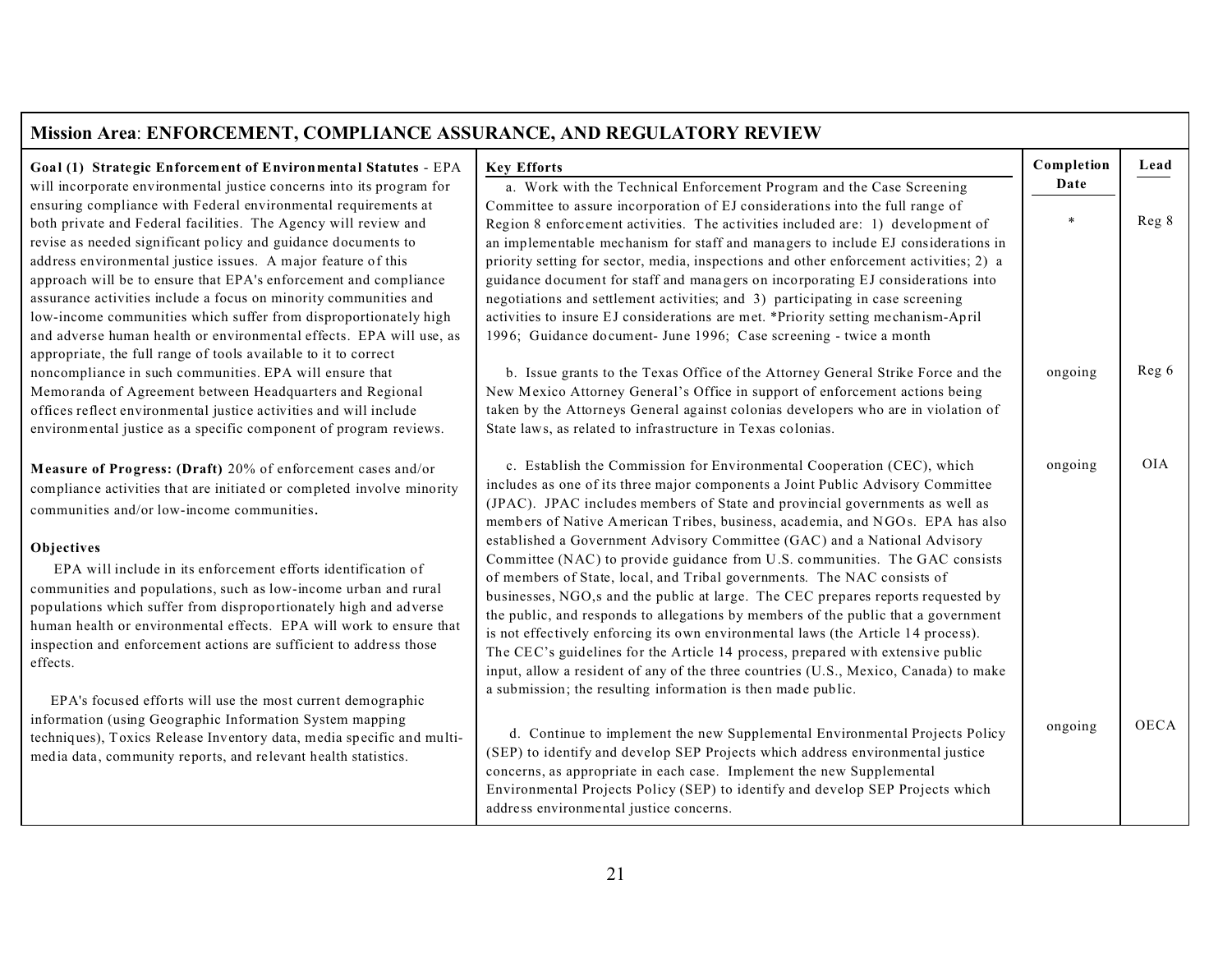| Objectives (contd.)<br>EPA will customize its enforcement and compliance assurance<br>program for affected communities to reflect the needs of the<br>community and the particular compliance problems in that                                                                                                                                                                                                                                                                                                                                                                                                | <b>Key Efforts</b><br>e. Enhance enforcement of EPA Worker Protection Standards through (1)<br>protecting workers from adverse effects by enforcing the labeling requirements                                                                                                                                                                                                                                                                                                                                                                                                                                                                                                     | Completion<br>Date<br>12/96 | Lead<br><b>OECA</b> |
|---------------------------------------------------------------------------------------------------------------------------------------------------------------------------------------------------------------------------------------------------------------------------------------------------------------------------------------------------------------------------------------------------------------------------------------------------------------------------------------------------------------------------------------------------------------------------------------------------------------|-----------------------------------------------------------------------------------------------------------------------------------------------------------------------------------------------------------------------------------------------------------------------------------------------------------------------------------------------------------------------------------------------------------------------------------------------------------------------------------------------------------------------------------------------------------------------------------------------------------------------------------------------------------------------------------|-----------------------------|---------------------|
| community. EPA will also use technical support and assistance as a<br>supplement to traditional enforcement as appropriate.                                                                                                                                                                                                                                                                                                                                                                                                                                                                                   | for use, application, and protective action and (2) working with applicators,<br>farmers, and State agencies to ensure compliance with Worker Protection<br>Standards.                                                                                                                                                                                                                                                                                                                                                                                                                                                                                                            |                             |                     |
| EPA will actively encourage the use of creative approaches to<br>settlement of enforcement actions, particularly where violations have<br>been identified in communities disproportionately impacted by<br>environmental problems (traditionally, many enforcement actions                                                                                                                                                                                                                                                                                                                                    | f. Include environmental justice factors in EPA compliance and enforcement<br>agreements with States. Develop a list of State-EPA authorities and encourage<br>and support State pilot projects in environmental justice.                                                                                                                                                                                                                                                                                                                                                                                                                                                         | 12/96                       | <b>OECA</b>         |
| have been resolved by assessing cash penalties and imposing "end of<br>pipe" solutions). Specifically, Regions and States will be encouraged<br>to obtain Supplemental Environmental Projects (SEPS) which<br>promote pollution prevention, remedy environmental damage, and<br>collect adequate monetary fines. The goal of the projects will be to                                                                                                                                                                                                                                                          | g. Provide GIS technical assistance to Clark/Atlanta University (CAU) and<br>Xavier University (XU) in New Orleans. CAU will be developing workshops and<br>conducting surveys in five Superfund locations and XU will be conducting<br>outreach and workshops at two military locations in Biloxi, MS.                                                                                                                                                                                                                                                                                                                                                                           | ongoing                     | Reg 4               |
| reduce long-term exposures within the affected community.<br>EPA will work with academic institutions, including HBCUs,<br>HSIs, and Tribal Colleges, and other local environmental justice<br>groups to develop an educational program that provides affected<br>communities with information on environmental protection, such as<br>statutory and regulatory matters; citizen rights under Federal and<br>State environmental statutes; whistle-blower protection for<br>employees; the interpretation of data on performance available to the<br>public; and the regulator's role in ensuring compliance. | h. Organize a conference with public interest attorneys in partnership with<br>Illinois Institute of Technology - Kent School of Law. The purpose of this<br>conference will be to stimulate dialogue on how environmental justice and citizen<br>input can be taken into account in the enforcement process.                                                                                                                                                                                                                                                                                                                                                                     | 9/96                        | Reg 5               |
|                                                                                                                                                                                                                                                                                                                                                                                                                                                                                                                                                                                                               | i. In the South Bronx, New York City: 1) address community environmental<br>justice concerns (*4/96 - a public meeting); 2) improve compliance rates through<br>increased enforcement presence (*5/96 - field activities: interviewing citizens,<br>inspections, etc.); 3) promote voluntary pollution prevention; 4) develop a<br>program to help the public and industry to access information and comply with<br>existing and new regulations; 5) increase public participation in selecting<br>alternative compliance measures (e.g., supplemental environmental projects); and<br>6) establish partnerships between State and local governments (*3/96 - draft<br>strategy). | *ongoing                    | Reg 2               |

## 22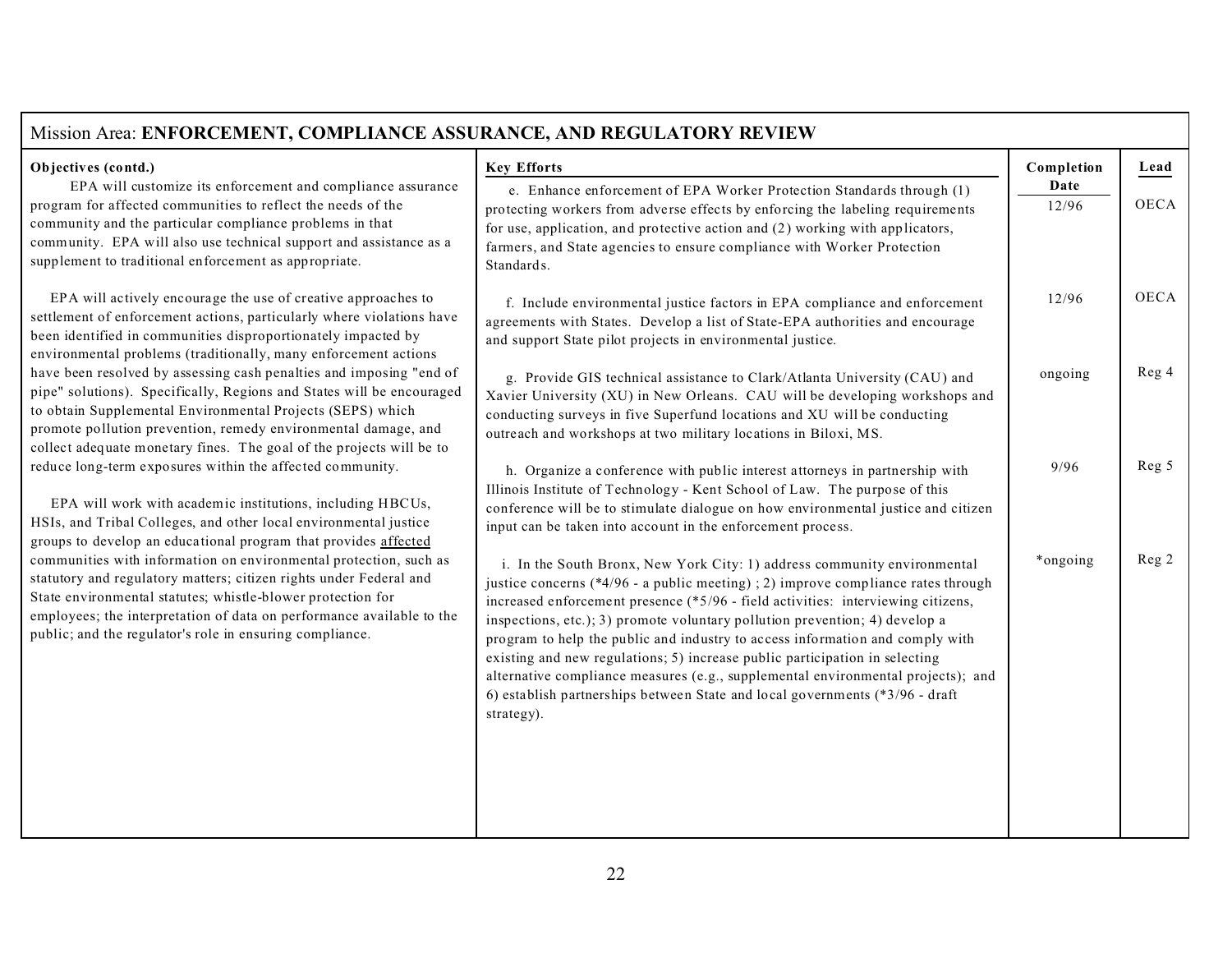| Mission Area: ENFORCEMENT, COMPLIANCE ASSURANCE, AND REGULATORY REVIEW                                                                                                                                                                                                                                                                                                                                                                                                                                                      |                                                                                                                                                                                                                                                        |                    |       |  |
|-----------------------------------------------------------------------------------------------------------------------------------------------------------------------------------------------------------------------------------------------------------------------------------------------------------------------------------------------------------------------------------------------------------------------------------------------------------------------------------------------------------------------------|--------------------------------------------------------------------------------------------------------------------------------------------------------------------------------------------------------------------------------------------------------|--------------------|-------|--|
| Goal (2) National Environmental Policy Act (NEPA) and Clean Air Act (CAA)<br>Section 309 Responsibilities - Under the authority of NEPA and Sec. 309 of the CAA,                                                                                                                                                                                                                                                                                                                                                            | <b>Key Efforts</b>                                                                                                                                                                                                                                     | Completion<br>Date | Lead  |  |
| EPA will, consistent with regulations and guidelines issued by the President's Council<br>on Environmental Quality, routinely review the environmental effects of major Federal<br>actions significantly affecting the quality of the human environment. For such actions,<br>EPA reviewers will focus on the spatial distribution of human health, social, and<br>economic effects to ensure that agency decision makers are aware of the extent to<br>which those impacts fall disproportionately on covered communities. | a. Provide training for other regional staff to further explore<br>environmental justice impact analysis methods in EIS reviews.<br>In addition, this training will be made to Tribal groups, other<br>Federal agencies, and grassroots organizations. | 12/96              | Reg 8 |  |
| Measure of Progress: (Draft) Number of major Federal actions reviewed under the<br>authority of NEPA and Section 309 of the CAA that had included consideration of<br>spatial distribution of human health, social, and economic effects.                                                                                                                                                                                                                                                                                   |                                                                                                                                                                                                                                                        |                    |       |  |
| Objectives                                                                                                                                                                                                                                                                                                                                                                                                                                                                                                                  |                                                                                                                                                                                                                                                        |                    |       |  |
| EPA will aid Federal officials in their review of Federal actions as it relates to<br>carrying out its responsibilities under NEPA and CAA Sec. 309.                                                                                                                                                                                                                                                                                                                                                                        |                                                                                                                                                                                                                                                        |                    |       |  |
| EPA will consider holding workshops and seminars with Sec. 309 reviewers and<br>NEPA coordinators to further explore environmental justice impact analysis methods.                                                                                                                                                                                                                                                                                                                                                         |                                                                                                                                                                                                                                                        |                    |       |  |
|                                                                                                                                                                                                                                                                                                                                                                                                                                                                                                                             |                                                                                                                                                                                                                                                        |                    |       |  |
|                                                                                                                                                                                                                                                                                                                                                                                                                                                                                                                             |                                                                                                                                                                                                                                                        |                    |       |  |
|                                                                                                                                                                                                                                                                                                                                                                                                                                                                                                                             |                                                                                                                                                                                                                                                        |                    |       |  |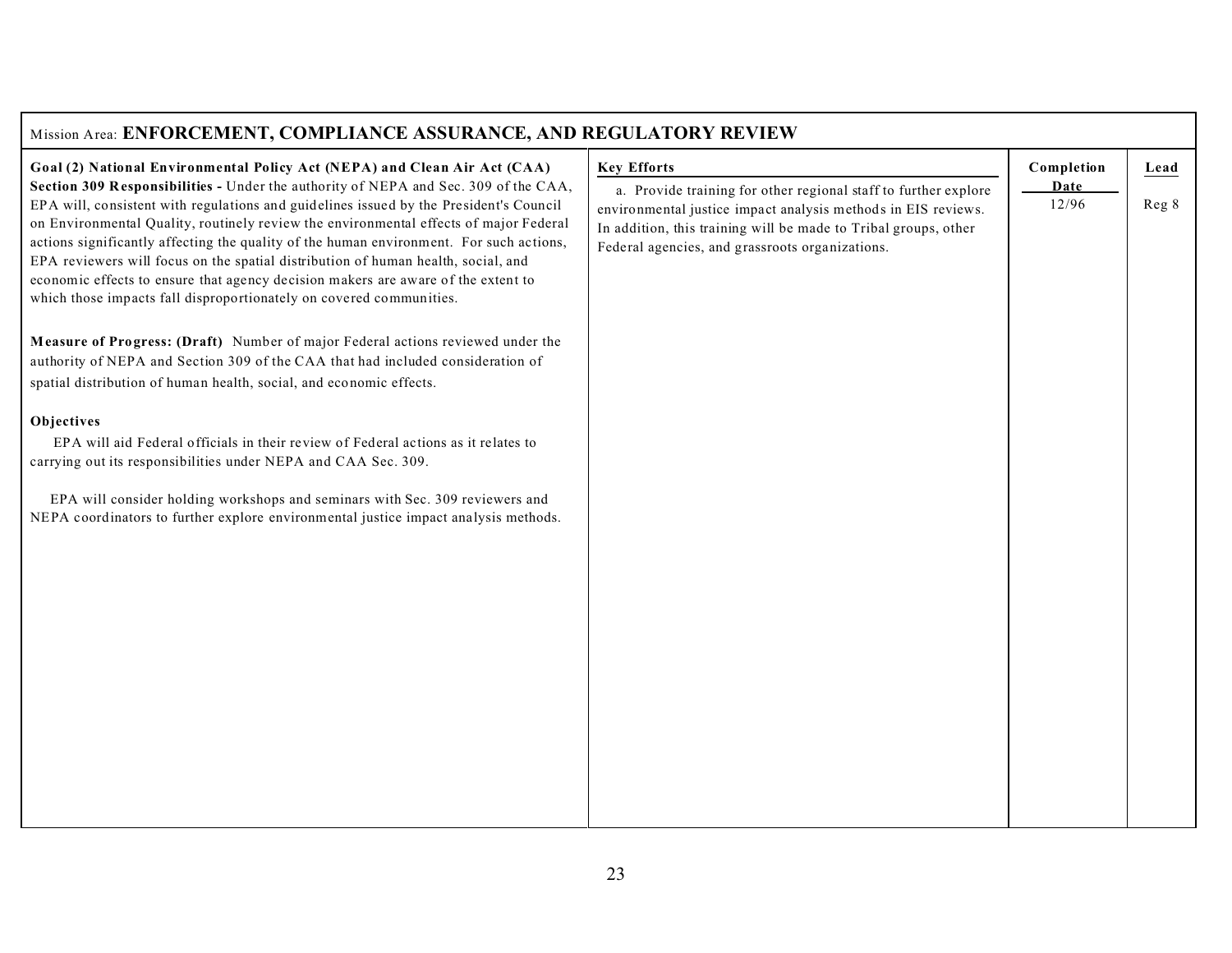| Mission Area: ENFORCEMENT, COMPLIANCE ASSURANCE, AND REGULATORY REVIEW                                                              |                                                                                                                                                                                                                                       |                    |              |
|-------------------------------------------------------------------------------------------------------------------------------------|---------------------------------------------------------------------------------------------------------------------------------------------------------------------------------------------------------------------------------------|--------------------|--------------|
| Goal (3) Non-discrimination - EPA will work to ensure non-                                                                          | <b>Key Efforts</b>                                                                                                                                                                                                                    | Completion<br>Date | Lead         |
| discrimination in the development and implementation of environmental<br>protection programs.                                       | a. Develop a data and information collection instrument, through an                                                                                                                                                                   | 9/96               | <b>OCR</b>   |
| Measure of Progress: (Draft) Reduce complaint processing time by 10%.                                                               | external compliance pilot project with the Grants Administration Division<br>and the Office of Water, to assess whether recipients of EPA financial<br>assistance are in compliance with Title VI and the other external civil rights |                    |              |
| Objectives                                                                                                                          | statutes.                                                                                                                                                                                                                             |                    |              |
| EPA will improve its implementation of requirements of Title VI of the                                                              |                                                                                                                                                                                                                                       |                    |              |
| Civil Rights Act of 1964 (Title VI) by issuing guidance, and conducting<br>oversight for State and local recipients of EPA funding. | b. Develop, issue, and implement guidance, in consultation with<br>program offices, on the requirements of Title VI for carrying out Federally-<br>authorized State permitting programs.                                              | pending            | OCR/<br>OECA |
| EPA will develop guidance on the requirements of Title VI for carrying                                                              |                                                                                                                                                                                                                                       |                    |              |
| out Federally-authorized State permitting programs under the Clean Air                                                              |                                                                                                                                                                                                                                       |                    |              |
| Act, Clean Water Act, and the Resource Conservation and Recovery Act.                                                               |                                                                                                                                                                                                                                       |                    |              |
| EPA will work to develop case referral guidance, training materials on                                                              |                                                                                                                                                                                                                                       |                    |              |
| environmental justice and Title VI, and materials on Title VI compliance<br>reviews.                                                |                                                                                                                                                                                                                                       |                    |              |
|                                                                                                                                     |                                                                                                                                                                                                                                       |                    |              |
| EPA will develop guidance on non-discrimination responsibilities of the<br>Agency under the Executive Order.                        |                                                                                                                                                                                                                                       |                    |              |
|                                                                                                                                     |                                                                                                                                                                                                                                       |                    |              |
|                                                                                                                                     |                                                                                                                                                                                                                                       |                    |              |
|                                                                                                                                     |                                                                                                                                                                                                                                       |                    |              |
|                                                                                                                                     |                                                                                                                                                                                                                                       |                    |              |
|                                                                                                                                     |                                                                                                                                                                                                                                       |                    |              |
|                                                                                                                                     |                                                                                                                                                                                                                                       |                    |              |
|                                                                                                                                     |                                                                                                                                                                                                                                       |                    |              |
|                                                                                                                                     |                                                                                                                                                                                                                                       |                    |              |
|                                                                                                                                     |                                                                                                                                                                                                                                       |                    |              |
|                                                                                                                                     |                                                                                                                                                                                                                                       |                    |              |
|                                                                                                                                     |                                                                                                                                                                                                                                       |                    |              |